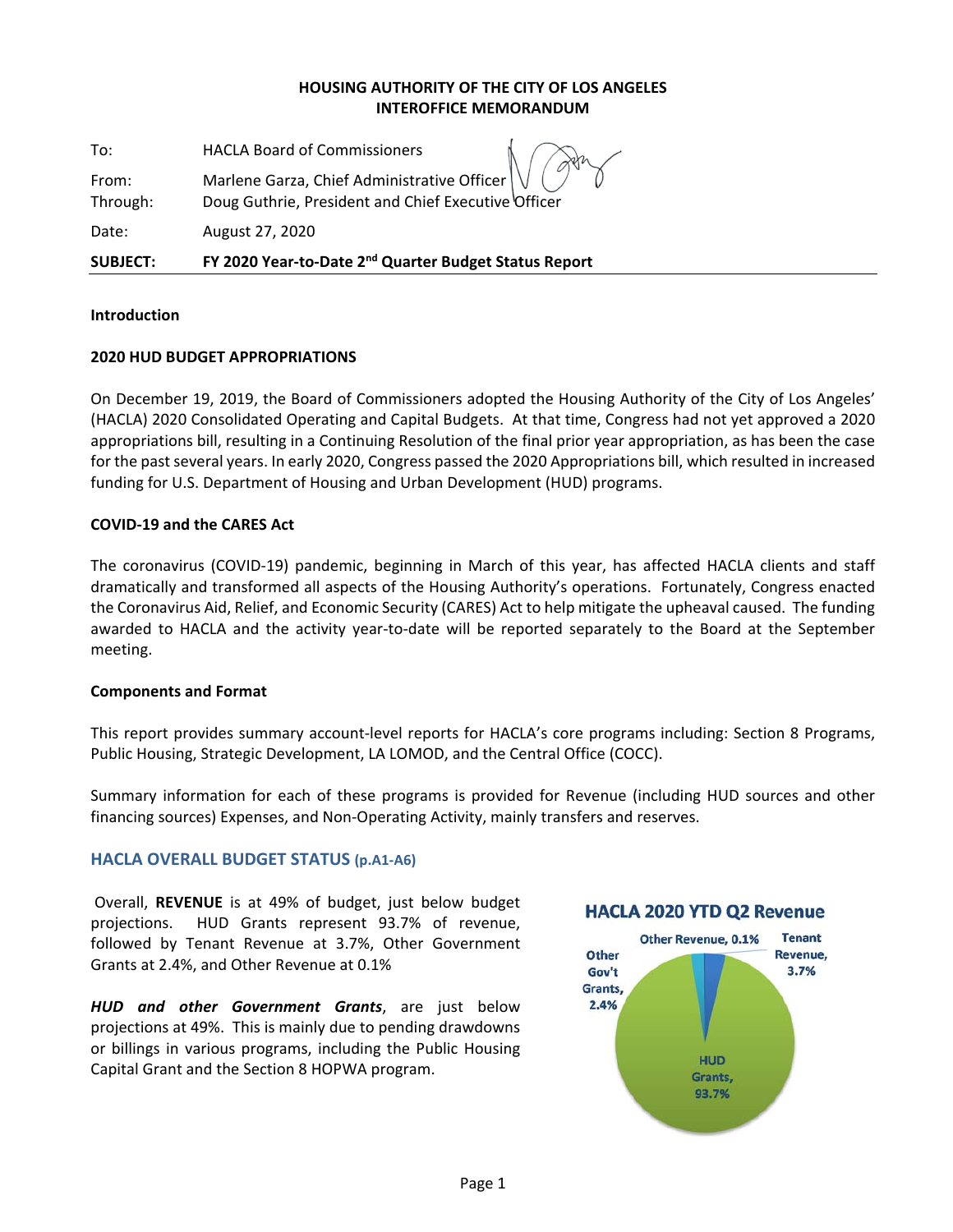*Tenant Rent* is also below budget at 47% of projection, which reflects the impact of job reductions due to COVID‐19 on public housing residents. Through June, the difference between actual tenant revenue, adjusted for job losses, and budget is approximately \$750,000, and will likely continue to increase. To address this, compensating transfers from other programs, including CARES funds are included in the Midyear Budget Modification presented concurrently to the Board.

**Other Revenue** is below budget at 28% mainly because availability of the 2020 Capital Grant is pending for disbursement.

Overall, **EXPENSES** are at 48% of budget, just below budget

|                                    | <b>ALL PROGRAMS*</b> |              |       |  |
|------------------------------------|----------------------|--------------|-------|--|
| <b>Account Name</b>                | <b>BUDGET</b>        | Q2 (Jan-Jun) | % YTD |  |
| <b>Revenue</b>                     |                      |              |       |  |
| <b>HUD and Government Grants</b>   | 1,436,290,375        | 707,995,054  | 49%   |  |
| <b>Tenant Revenue</b>              | 57,892,625           | 27,421,314   | 47%   |  |
| Other Revenue                      | 3,565,092            | 985,147      | 28%   |  |
| <b>TOTAL REVENUE</b>               | 1,497,748,092        | 736,401,515  | 49%   |  |
| <b>Expense</b>                     |                      |              |       |  |
| Personnel                          | 84,913,415           | 39,846,444   | 47%   |  |
| Non-Personnel                      | 100,629,098          | 43,158,600   | 43%   |  |
| Capital & Extraord. Maint.         | 21,275,799           | 6,875,529    | 32%   |  |
| <b>Housing Assistance Payments</b> | 1,318,973,876        | 641,115,131  | 49%   |  |
| <b>TOTAL EXPENSE</b>               | 1,525,792,188        | 730,995,704  | 48%   |  |
| <b>Non-Operating</b>               |                      |              |       |  |
| <b>Transfers and Reserves</b>      | 28,044,097           | 748,198      | 3%    |  |
| <b>TOTAL NON-OPERATING</b>         | 28,044,097           | 748,198      | 3%    |  |
| <b>Net Revenue over Expenses</b>   | 0                    | 6,154,008    |       |  |

*\* excludes COCC*

projections. Mainly this is due to pending capital and site improvement work that is pending, and to lower than projected Housing Assistance Payments, as described further below.

### **SECTION 8 PROGRAMS (p. A7‐A9)**

**Revenue**: Overall, revenue is pacing just at budgeted levels of 50%. The Housing Choice Voucher (HCV) program is currently just above its revenue target at 51% due to a higher final appropriation. Most of the Special Programs are also at or near budget projections.

**Expenses**: Overall costs are pacing lower than budget at 48%. This is mainly driven by lower than projected utilization of vouchers in both the HCV and Continuum of Care (CoC) programs. For the HCV program, the shortage of units which accept Section 8 continues to be the primary driver for underutilization.

|                                  | <b>SECTION 8</b> |              |       |  |
|----------------------------------|------------------|--------------|-------|--|
| <b>Account Name</b>              | <b>BUDGET</b>    | Q2 (Jan-Jun) | % YTD |  |
| Revenue                          |                  |              |       |  |
| <b>HUD and Government Grants</b> | 673,778,603      | 340,001,098  | 50%   |  |
| Other Revenue                    | 990,500          | 390,863      | 39%   |  |
| <b>TOTAL REVENUE</b>             | 674,769,103      | 340,391,961  | 50%   |  |
| Expense                          |                  |              |       |  |
| Personnel                        | 41,285,133       | 20,010,417   | 48%   |  |
| Non-Personnel                    | 22,838,598       | 10,767,237   | 47%   |  |
| Housing Assistance Payments      | 646,973,876      | 311,184,723  | 48%   |  |
| <b>TOTAL EXPENSE</b>             | 711,097,607      | 341,962,377  | 48%   |  |
| <b>Non-Operating</b>             |                  |              |       |  |
| <b>Transfers and Reserves</b>    | 36,328,504       | 1,723,466    | 5%    |  |
| <b>TOTAL NON-OPERATING</b>       | 36,328,504       | 1,723,466    | 5%    |  |
| <b>Net Revenue over Expenses</b> | 0                | 153,051      |       |  |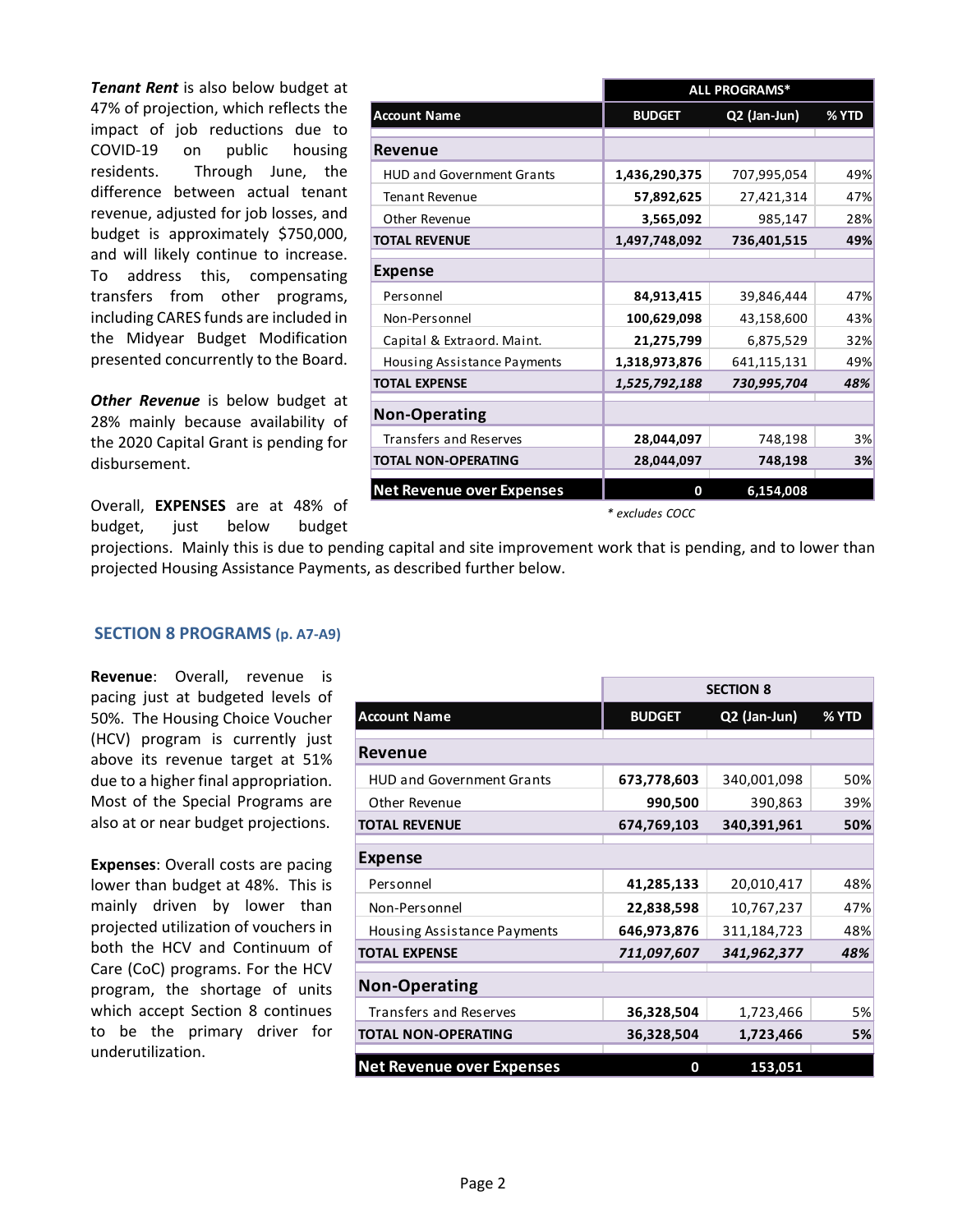Section 8 2020 YTD Q2 Expenses by Type



To address this, additional incentives for both landlord and tenant participation will be funded through the CARES Act. For the CoC program, which primarily target clients who are chronically homeless or at risk of homelessness, it is a challenge for clients to maintain their housed status, and this results in high turnover.

HAP comprises 91% of costs incurred followed by Personnel at 6% and Non‐Personnel at 3%.

#### **PUBLIC HOUSING (p. A10‐A11)**

**Revenue:**  Overall, revenue is pacing below projections at 40%.

*HUD Revenue* is significantly below projection at 34%, but this is primarily due to the expected delay in the drawdown of the Capital Grant which is on a reimbursement basis. This is also reflected in *Other Revenue* which includes Management Fees from the Capital Grant.

As noted above, *Tenant Revenue* is below budgeted projections due to the impact of job loss on residents. As of June, tenant revenue is \$750,000 below budget, and may increase by year end. To mitigate this, various operating transfers

|                                  | <b>PUBLIC HOUSING</b> |              |       |  |
|----------------------------------|-----------------------|--------------|-------|--|
| <b>Account Name</b>              | <b>BUDGET</b>         | Q2 (Jan-Jun) | % YTD |  |
| <b>Revenue</b>                   |                       |              |       |  |
| <b>HUD and Government Grants</b> | 39,846,808            | 13,579,034   | 34%   |  |
| <b>Tenant Revenue</b>            | 40,057,518            | 18,652,161   | 47%   |  |
| Other Revenue                    | 1,370,600             | 165,252      | 12%   |  |
| <b>TOTAL REVENUE</b>             | 81,274,926            | 32,396,447   | 40%   |  |
| <b>Expense</b>                   |                       |              |       |  |
| Personnel                        | 32,500,525            | 15,608,657   | 48%   |  |
| Non-Personnel                    | 38,422,210            | 16,450,460   | 43%   |  |
| Capital & Extraord. Maint.       | 15,879,949            | 6,045,351    | 38%   |  |
| <b>TOTAL EXPENSE</b>             | 86,802,684            | 38,104,468   | 44%   |  |
| <b>Non-Operating</b>             |                       |              |       |  |
| <b>Transfers and Reserves</b>    | 5,527,758             | 208,554      | 4%    |  |
| <b>TOTAL NON-OPERATING</b>       | 5,527,758             | 208,554      | 4%    |  |
| <b>Net Revenue over Expenses</b> | 0                     | (5,499,467)  |       |  |

from other programs, including CARES Act funds, as well as the use of reserves are included in the Midyear Budget Modification presented to the Board concurrently with this report.



### **Expenses:**  Excluding the Capital Grant activity, Operating Expenses are pacing just below budget projections at 44%.

Personnel costs represent 44% of costs to date, followed by Capital and Maintenance costs at 22%, Administrative costs at 15%, and Utilities at 11%.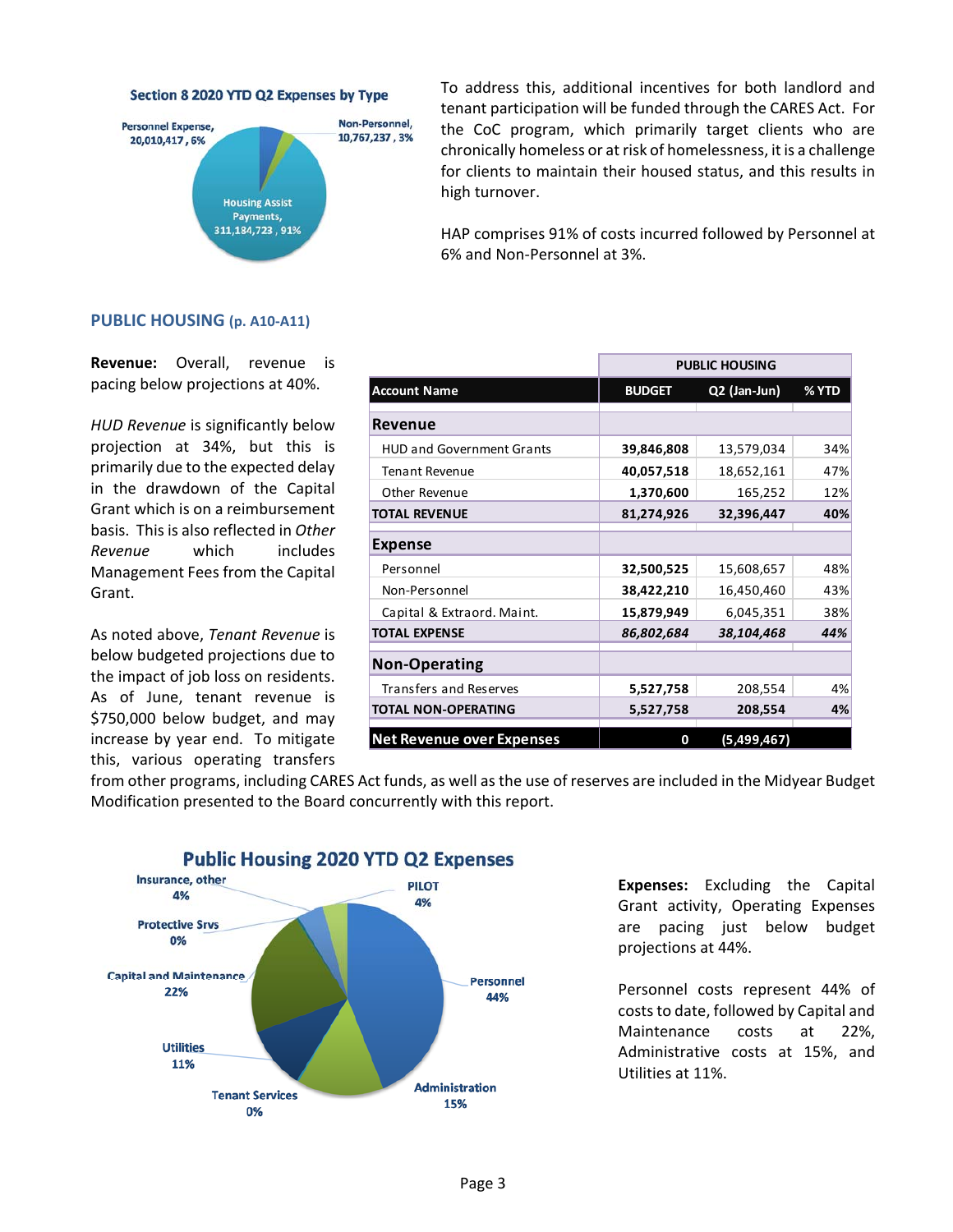#### **STRATEGIC DEVELOPMENT (p. A12‐A14)**

**Revenue:**  Overall, revenue is at projections. *HUD and Government Grants*, which includes HAP Income, is just above projection at 51%, demonstrating the benefits of the utilization of Tenant and Project‐ Based Vouchers in the portfolio. While Tenant Revenue is just below projections at 49%, we have not seen the impact of COVID‐19 wage loss comparable to the Public Housing program.

**Expenses:**  Expenses are trending below projections at 40%, primarily due to pending site work (Capital & Extraordinary Maint.) at the various Rent Subsidy and redevelopment sites which will occur later in the year. Personnel costs are also below projection, mainly due to vacancies pending recruitment and hire.

|                                  | <b>STRATEGIC DEVELOPMENT</b> |              |         |  |
|----------------------------------|------------------------------|--------------|---------|--|
| <b>Account Name</b>              | <b>BUDGET</b>                | Q2 (Jan-Jun) | % YTD   |  |
| Revenue                          |                              |              |         |  |
| <b>HUD and Government Grants</b> | 26,481,255                   | 13,473,435   | 51%     |  |
| <b>Tenant Revenue</b>            | 17,835,106                   | 8,769,154    | 49%     |  |
| Other Revenue                    | 91,432                       | 63,096       | 69%     |  |
| <b>TOTAL REVENUE</b>             | 44,407,793                   | 22,305,685   | 50%     |  |
| <b>Expense</b>                   |                              |              |         |  |
| Personnel                        | 6,040,456                    | 2,380,756    | 39%     |  |
| Non-Personnel                    | 32,883,419                   | 14,477,917   | 44%     |  |
| Capital & Extraord. Maint.       | 5,395,850                    | 834,534      | 15%     |  |
| <b>TOTAL EXPENSE</b>             | 44,319,726                   | 17,693,207   | 40%     |  |
| <b>Non-Operating</b>             |                              |              |         |  |
| <b>Transfers and Reserves</b>    | (88,067)                     | 322,502      | $-366%$ |  |
| <b>TOTAL NON-OPERATING</b>       | (88,067)                     | 322,502      | -366%   |  |
| <b>Net Revenue over Expenses</b> | (0)                          | 4,934,979    |         |  |

Strategic Dev't - 2020 YTD Q2 Expense Types



By *Expense Type*, Administrative expenses, which includes Third-Party Management, represent the largest portion of expenses at 33%, followed by Capital & Maintenance at 19%, the Debt Service at 17%, then HACLA Personnel at 13%.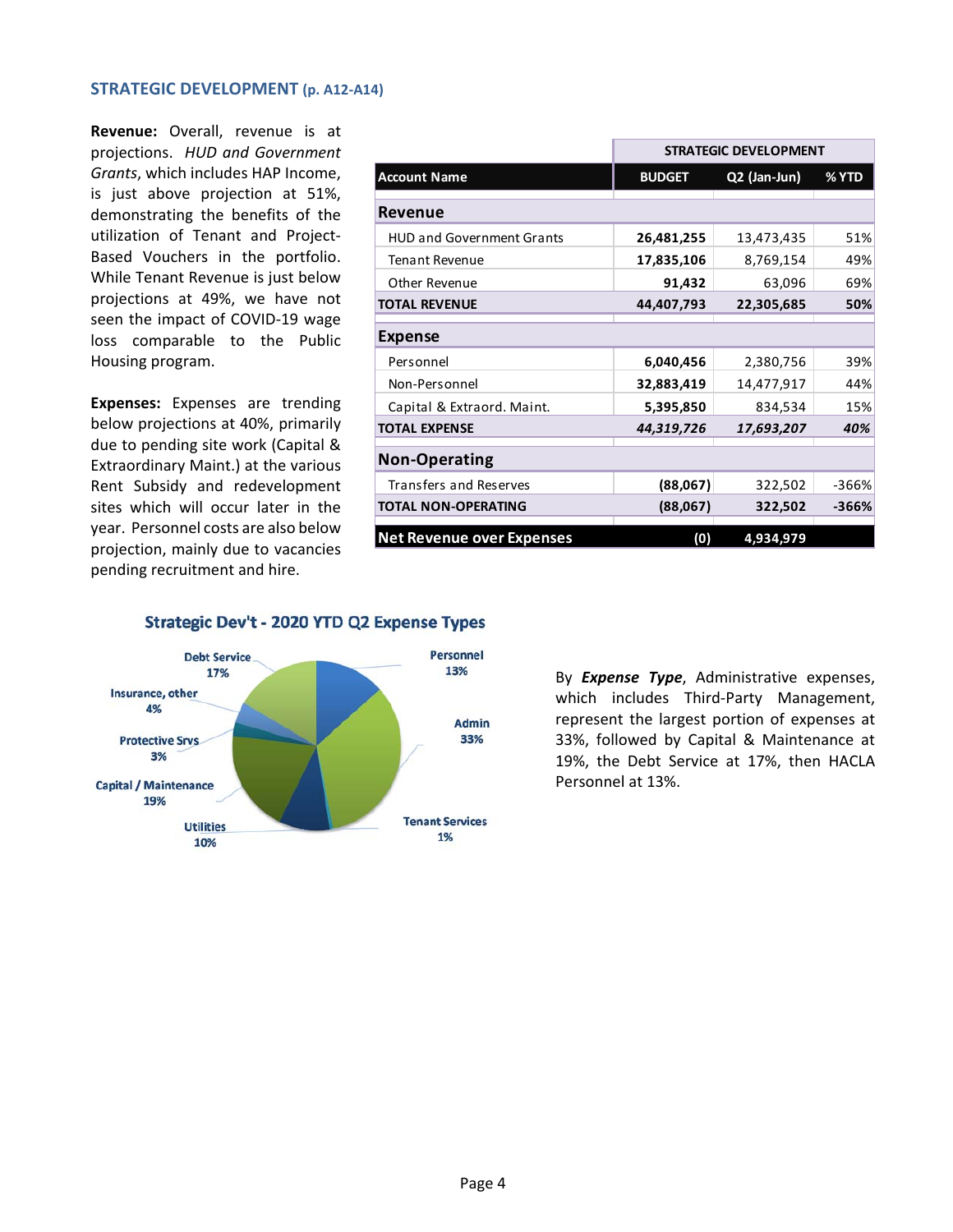#### **LA LOMOD (p. A15)**

**Revenue** is tracking just below budget at 49% mainly as a result of the suspension of Management & Occupancy Reviews (MORs) due to COVID‐19, which has reduced administrative revenue to the program.

Regarding **Expenses**, budgeted amounts for Personnel and Other Administrative expenses include start-up costs in the event LA LOMOD is awarded additional PBCA contract responsibilities. Since that has not occurred, actual costs are below projection.

**Transfers to other Programs** is well below budget at 11%. This is mainly

|                                  | <b>LA LOMOD</b> |              |       |  |
|----------------------------------|-----------------|--------------|-------|--|
| <b>Account Name</b>              | <b>BUDGET</b>   | Q2 (Jan-Jun) | % YTD |  |
| Revenue                          |                 |              |       |  |
| <b>HUD and Government Grants</b> | 696,183,708     | 340,941,486  | 49%   |  |
| Other Revenue                    | 1,112,560       | 365,936      | 33%   |  |
| <b>TOTAL REVENUE</b>             | 697,296,268     | 341,307,422  | 49%   |  |
| <b>Expense</b>                   |                 |              |       |  |
| Personnel                        | 5,087,300       | 1,842,258    | 36%   |  |
| Non-Personnel                    | 6,484,870       | 1,462,986    | 23%   |  |
| Housing Assistance Payments      | 672,000,000     | 329,930,408  | 49%   |  |
| <b>TOTAL EXPENSE</b>             | 683,572,170     | 333,235,652  | 49%   |  |
| <b>Non-Operating</b>             |                 |              |       |  |
| Transfers and Reserves           | (13, 724, 098)  | (1,506,325)  | 11%   |  |
| <b>TOTAL NON-OPERATING</b>       | (13,724,098)    | (1,506,325)  | 11%   |  |
| <b>Net Revenue over Expenses</b> | (0)             | 6,565,445    |       |  |

due to delays in billing by LAPD for the CSP program, and the pending use of the funds for the Retirement Incentive.

Housing Assistance Payments represent 99% of expenses for this program.

#### **COCC (p. A16‐A19)**

Overall, **Revenue** is pacing just below budgeted amounts at 49%.

Expenses are pacing below projections at 41%. For *Personnel* costs, this is due largely to the diversion of staffing resources to COVID‐19 response which is charged to CARES Act funding.

*Non‐Personnel* expenses are also below budget, in part to the diversion of IT Support services to COVID-19 response, which is also charged to CARES Act funding as well to the relative inactivity of deductibles for litigation.

|                                  | COCC          |              |       |
|----------------------------------|---------------|--------------|-------|
| <b>Account Name</b>              | <b>BUDGET</b> | Q2 (Jan-Jun) | % YTD |
| Revenue                          |               |              |       |
| Other Revenue                    | 30,429,905    | 14,876,070   | 49%   |
| TOTAL REVENUE                    | 30,429,905    | 14,876,070   | 49%   |
| <b>Expense</b>                   |               |              |       |
| Personnel                        | 18,713,369    | 8,026,522    | 43%   |
| Non-Personnel                    | 13,566,125    | 5,500,658    | 41%   |
| Capital & Extraord. Maint.       | 995,847       | 65,065       | 7%    |
| <b>TOTAL EXPENSE</b>             | 33,275,341    | 13,592,246   | 41%   |
| <b>Non-Operating</b>             |               |              |       |
| <b>Transfers and Reserves</b>    | 2,845,436     | 112,709      | 4%    |
| <b>TOTAL NON-OPERATING</b>       | 2,845,436     | 112,709      | 4%    |
| <b>Net Revenue over Expenses</b> |               | 1,396,534    |       |

*Capital Work* at the commercial sites is

also delayed, mainly due to the prioritization of COVID‐19 related site maintenance and renovations.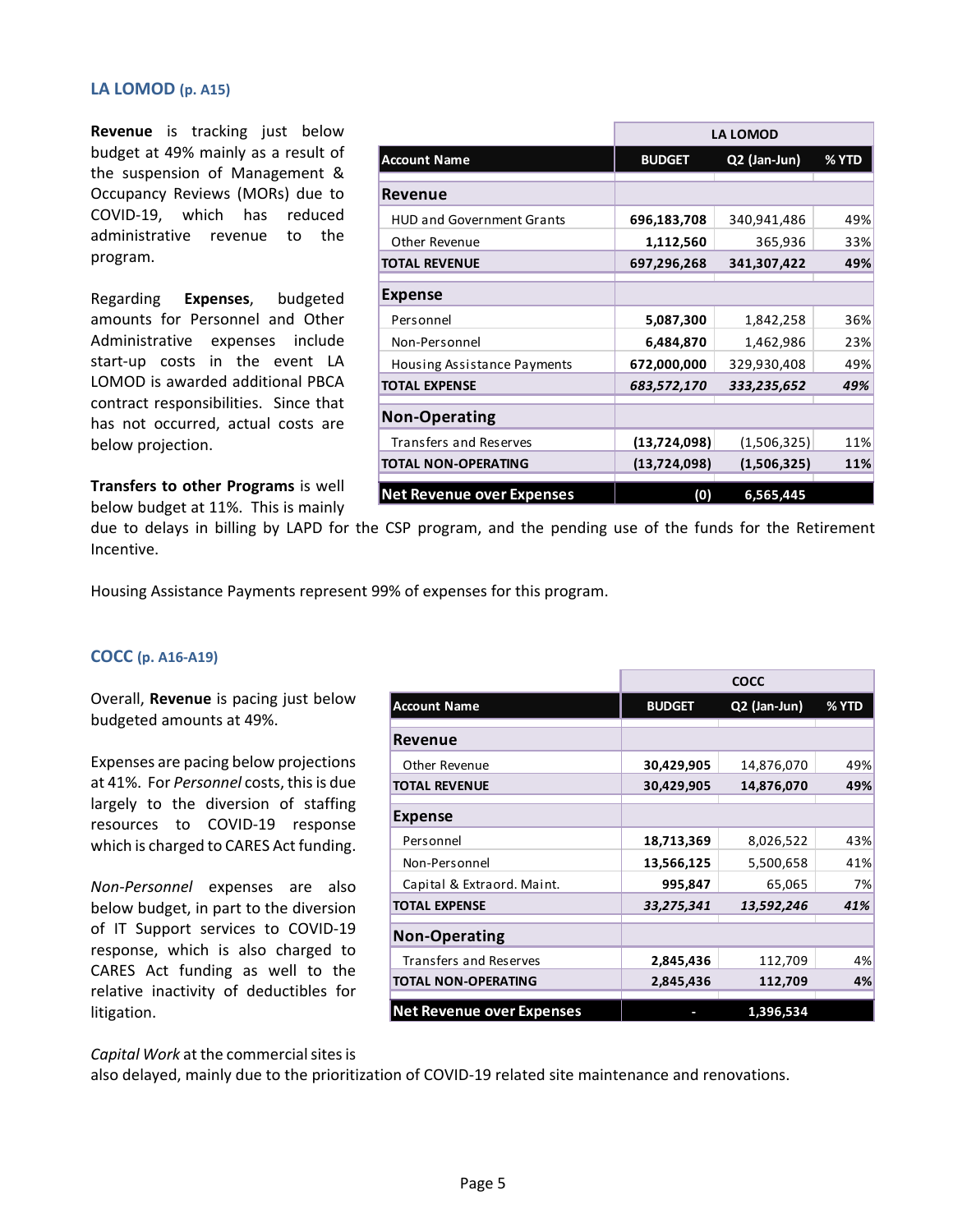

Summarized to the left are total expense by support function/department.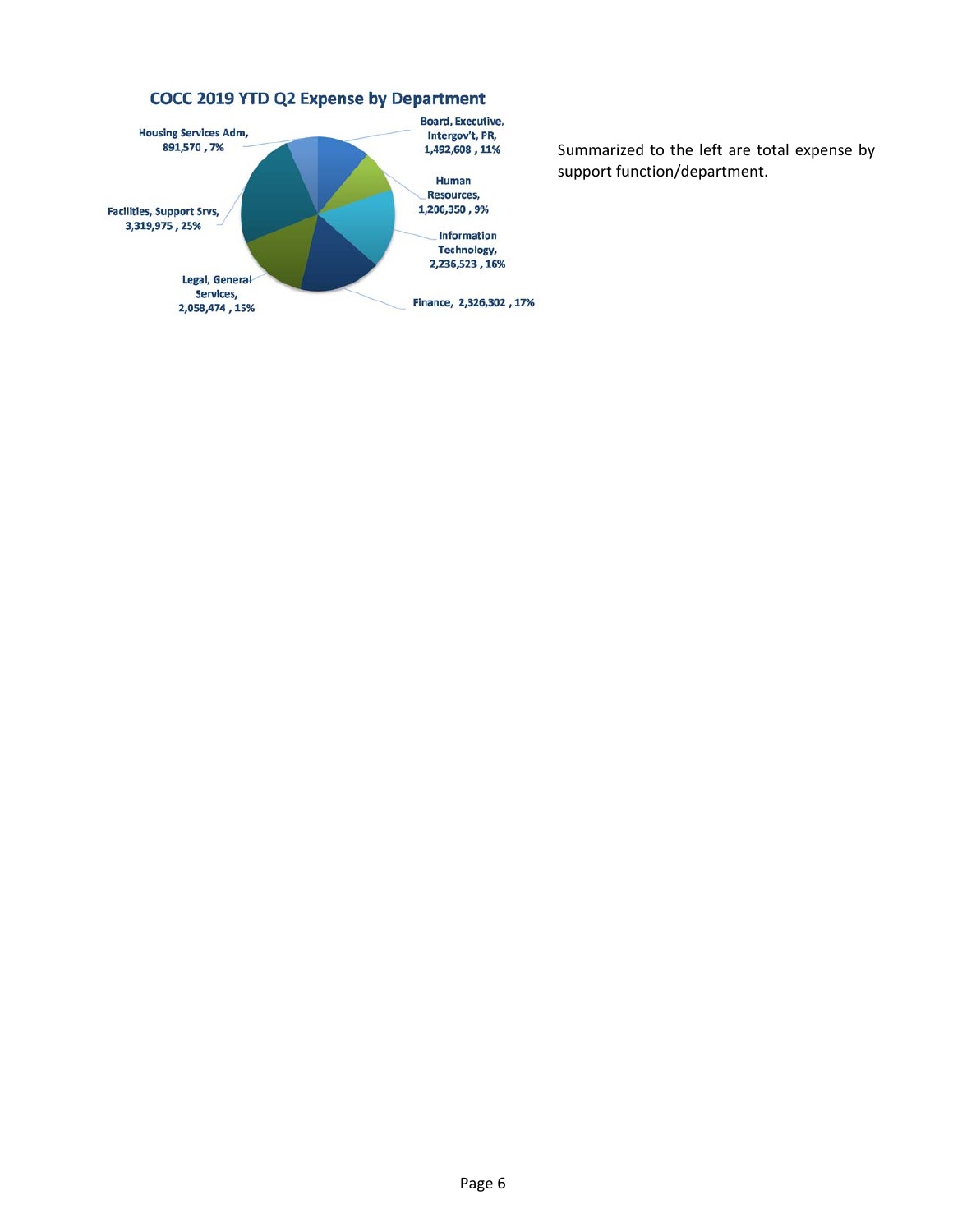|                                |                                              | <b>ALL PROGRAMS (EXCL COCC)</b> |              |       |
|--------------------------------|----------------------------------------------|---------------------------------|--------------|-------|
| <b>ACCOUNT</b>                 | <b>Account Name</b>                          | <b>BUDGET</b>                   | Q2 (Jan-Jun) | % YTD |
| <b>REVENUE</b>                 |                                              |                                 |              |       |
| [70400,70300]                  | <b>Tenant Revenue</b>                        | 57,892,625                      | 27,421,314   | 47%   |
| 706*                           | <b>HUD Grants</b>                            | 1,401,241,245                   | 690,333,332  | 49%   |
| 70800                          | <b>Other Government Grants</b>               | 35,049,129                      | 17,661,721   | 50%   |
| [707*,71000.7200 Other Revenue |                                              | 3,565,092                       | 985,147      | 28%   |
|                                | <b>TOTAL REVENUE</b>                         | 1,497,748,092                   | 736,401,515  | 49%   |
| <b>EXPENSES</b>                |                                              |                                 |              |       |
| [91100,92100,941 Salaries      |                                              | 44,700,050                      | 19,625,360   | 44%   |
| [91500,92300,94! Benefits      |                                              | 31,103,013                      | 14,238,991   | 46%   |
| 96210                          | <b>Compensated Absences</b>                  | 9,110,352                       | 5,982,093    | 66%   |
| 91200                          | <b>Auditing Fees</b>                         | 173,446                         |              | 0%    |
| 91300.91320                    | <b>Management Fees</b>                       | 25,129,002                      | 11,593,784   | 46%   |
| 91600                          | <b>Office Expenses</b>                       | 6,629,220                       | 2,695,888    | 41%   |
| 91700                          | Legal Expenses                               | 2,417,529                       | 870,149      | 36%   |
| 91800                          | <b>Travel</b>                                | 111,982                         | 28,540       | 25%   |
| [91900,91400]                  | <b>Other Administrative</b>                  | 13,165,032                      | 4,304,724    | 33%   |
| [92400,92200]                  | <b>Tenant Services</b>                       | 6,439,493                       | 2,579,782    | 40%   |
| [93100.93600]                  | <b>Utilities</b>                             | 11,914,820                      | 5,463,469    | 46%   |
| 94200                          | <b>Ordinary Maint. - Materials</b>           | 4,193,785                       | 1,526,007    | 36%   |
| 94300                          | <b>Ordinary Maint. - Contract Srvs</b>       | 6,445,784                       | 2,738,234    | 42%   |
| 95200                          | Protective Services - Contractual            | 2,132,482                       | 520,599      | 24%   |
| 95300                          | Protective Services - Other                  | 358,214                         | 89,342       | 25%   |
| 96100.96140                    | Insurance                                    | 5,700,468                       | 2,586,762    | 45%   |
| 96200                          | <b>General Expenses</b>                      | 2,435,279                       | 1,046,153    | 43%   |
| 96300                          | Payment In Lieu of Taxes                     | 3,137,556                       | 1,485,548    | 47%   |
| [96600, 96400]                 | <b>Bad Debt</b>                              | 500,908                         | 117,456      | 23%   |
| 967*                           | Mortgage and Interest                        | 3,209,508                       | 2,206,053    | 69%   |
| [35100, 34300]                 | Long-Term Debt, Current                      | 2,834,589                       | 729,593      | 26%   |
| 97100                          | Capital Impr. & Extraordinary Maint.         | 21,275,799                      | 6,875,529    | 32%   |
| 973*                           | <b>Housing Assistance Payments</b>           | 1,318,973,876                   | 641,115,131  | 49%   |
| $16*$                          | <b>Capital Assets</b>                        | 3,700,000                       | 2,576,520    | 70%   |
|                                | <b>TOTAL EXPENSES</b>                        | 1,525,792,188                   | 730,995,704  | 48%   |
|                                | <b>Revenue over Expenses</b>                 | (28,044,096)                    | 5,405,812    |       |
| <b>Non-Operating</b>           |                                              |                                 |              |       |
|                                | [5*,/50992,/5001 Transfers, Reserves, Assets | 28,044,097                      | 748,198      | 3%    |
|                                | <b>TOTAL NON-OPERATING</b>                   | 28,044,097                      | 748,198      | 3%    |
|                                | <b>Net Revenue over Expenses</b>             | $\boldsymbol{0}$                | 6,154,010    |       |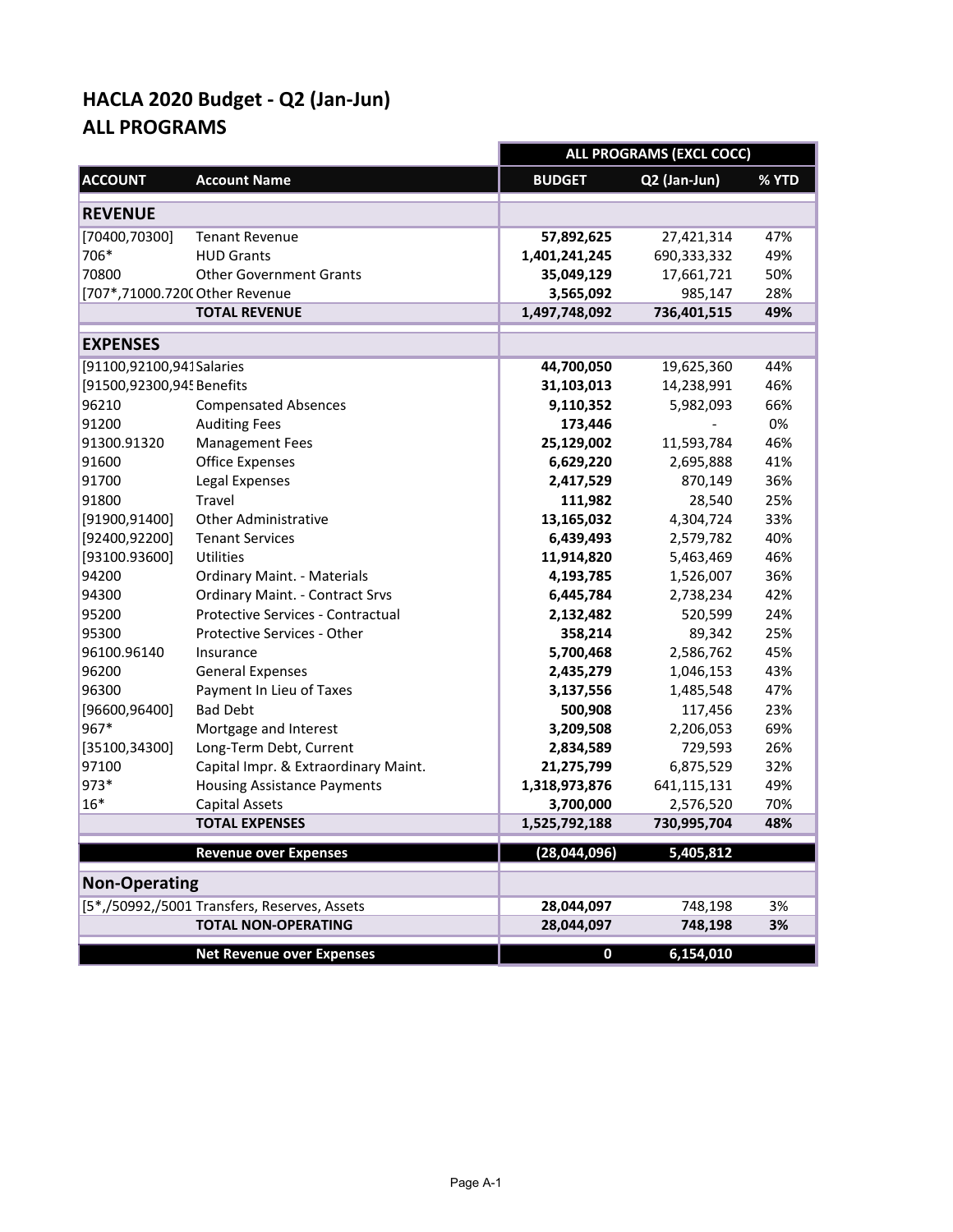|                           |                                              |                | <b>SECTION 8</b> |       |
|---------------------------|----------------------------------------------|----------------|------------------|-------|
| <b>ACCOUNT</b>            | <b>Account Name</b>                          | <b>BUDGET</b>  | Q2 (Jan-Jun)     | % YTD |
| <b>REVENUE</b>            |                                              |                |                  |       |
| [70400, 70300]            | <b>Tenant Revenue</b>                        |                |                  |       |
| 706*                      | <b>HUD Grants</b>                            | 664,085,716    | 335,263,327      | 50%   |
| 70800                     | <b>Other Government Grants</b>               | 9,692,887      | 4,737,771        | 49%   |
|                           | [707*,71000.7200 Other Revenue               | 990,500        | 390,863          | 39%   |
|                           | <b>TOTAL REVENUE</b>                         | 674,769,103    | 340,391,961      | 50%   |
| <b>EXPENSES</b>           |                                              |                |                  |       |
| [91100,92100,941 Salaries |                                              | 21,067,520     | 9,549,262        | 45%   |
| [91500,92300,94! Benefits |                                              | 15,477,562     | 7,313,216        | 47%   |
| 96210                     | <b>Compensated Absences</b>                  | 4,740,051      | 3,147,939        | 66%   |
| 91200                     | <b>Auditing Fees</b>                         | 92,898         |                  | 0%    |
| 91300.91320               | <b>Management Fees</b>                       | 10,678,639     | 5,303,981        | 50%   |
| 91600                     | <b>Office Expenses</b>                       | 3,512,293      | 1,474,949        | 42%   |
| 91700                     | Legal Expenses                               | 50,000         | 5,075            | 10%   |
| 91800                     | Travel                                       | 10,350         | 391              | 4%    |
| [91900, 91400]            | <b>Other Administrative</b>                  | 516,488        | 186,264          | 36%   |
| [92400, 92200]            | <b>Tenant Services</b>                       | 4,856,000      | 2,353,136        | 48%   |
| [93100.93600]             | Utilities                                    |                |                  |       |
| 94200                     | <b>Ordinary Maint. - Materials</b>           | 3,375          | 2,983            | 88%   |
| 94300                     | <b>Ordinary Maint. - Contract Srvs</b>       | 9,811          | 3,069            | 31%   |
| 95200                     | Protective Services - Contractual            |                |                  |       |
| 95300                     | Protective Services - Other                  |                |                  |       |
| 96100.96140               | Insurance                                    | 1,253,057      | 576,921          | 46%   |
| 96200                     | <b>General Expenses</b>                      | 1,674,766      | 860,468          | 51%   |
| 96300                     | Payment In Lieu of Taxes                     |                |                  |       |
| [96600, 96400]            | <b>Bad Debt</b>                              | 180,921        |                  | 0%    |
| 967*                      | Mortgage and Interest                        |                |                  |       |
| [35100, 34300]            | Long-Term Debt, Current                      |                |                  |       |
| 97100                     | Capital Impr. & Extraordinary Maint.         |                |                  |       |
| 973*                      | <b>Housing Assistance Payments</b>           | 646,973,876    | 311,184,723      | 48%   |
| $16*$                     | <b>Capital Assets</b>                        |                |                  |       |
|                           | <b>TOTAL EXPENSES</b>                        | 711,097,607    | 341,962,377      | 48%   |
|                           | <b>Revenue over Expenses</b>                 | (36, 328, 504) | (1,570,415)      |       |
| <b>Non-Operating</b>      |                                              |                |                  |       |
|                           | [5*,/50992,/5001 Transfers, Reserves, Assets | 36,328,504     | 1,723,466        | 5%    |
|                           | <b>TOTAL NON-OPERATING</b>                   | 36,328,504     | 1,723,466        | 5%    |
|                           | <b>Net Revenue over Expenses</b>             | 0              | 153,052          |       |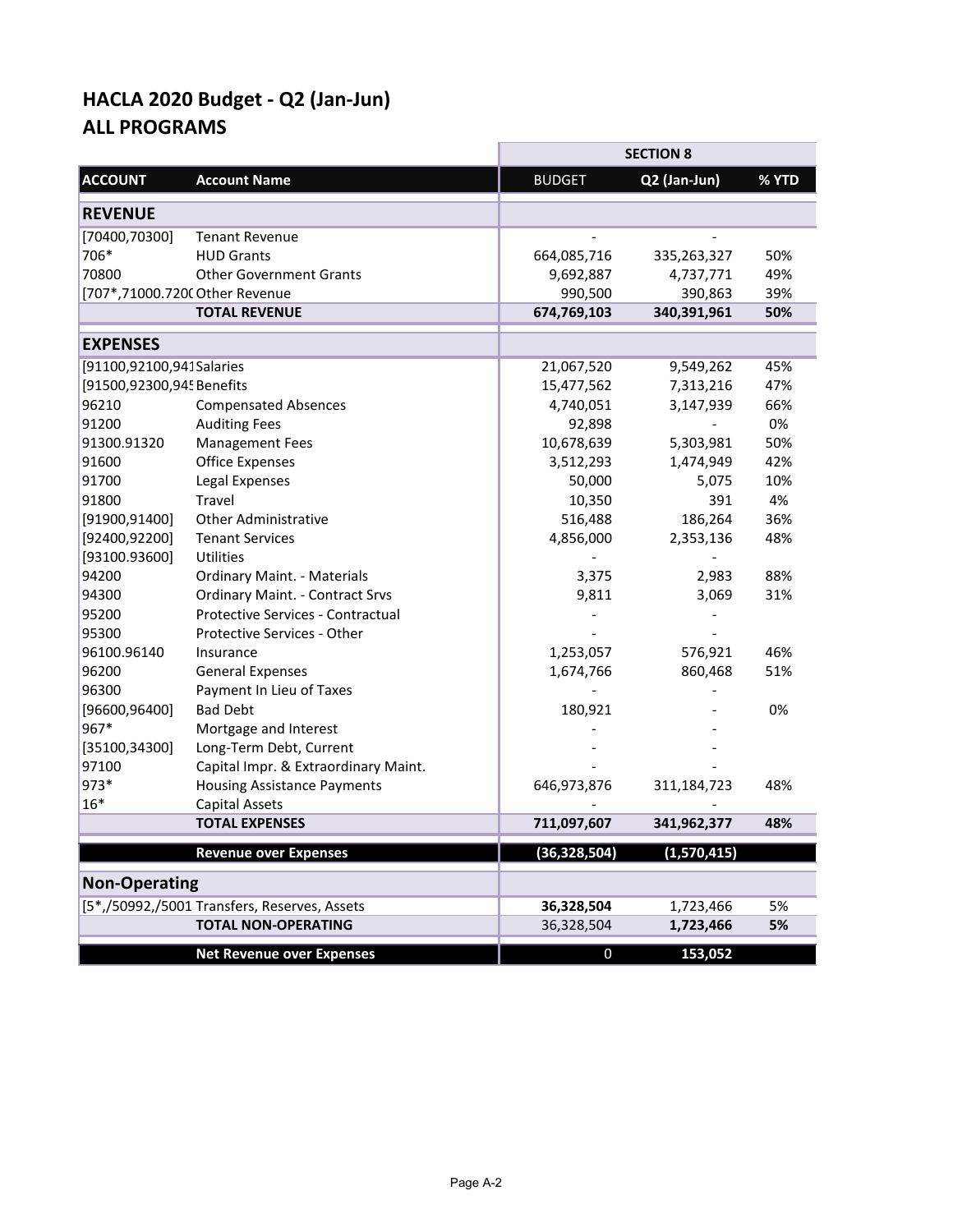|                                |                                              |               | <b>PUBLIC HOUSING</b> |       |
|--------------------------------|----------------------------------------------|---------------|-----------------------|-------|
| <b>ACCOUNT</b>                 | <b>Account Name</b>                          | <b>BUDGET</b> | Q2 (Jan-Jun)          | % YTD |
|                                |                                              |               |                       |       |
| <b>REVENUE</b>                 |                                              |               |                       |       |
| [70400, 70300]                 | <b>Tenant Revenue</b>                        | 40,057,518    | 18,652,161            | 47%   |
| 706*                           | <b>HUD Grants</b>                            | 39,846,808    | 13,579,034            | 34%   |
| 70800                          | <b>Other Government Grants</b>               |               |                       |       |
| [707*,71000.7200 Other Revenue |                                              | 1,370,600     | 165,252               | 12%   |
|                                | <b>TOTAL REVENUE</b>                         | 81,274,926    | 32,396,447            | 40%   |
| <b>EXPENSES</b>                |                                              |               |                       |       |
| [91100,92100,941 Salaries      |                                              | 16,659,074    | 7,437,425             | 45%   |
| [91500,92300,94! Benefits      |                                              | 12,628,613    | 5,855,214             | 46%   |
| 96210                          | <b>Compensated Absences</b>                  | 3,212,839     | 2,320,375             | 72%   |
| 91200                          | <b>Auditing Fees</b>                         |               |                       |       |
| 91300.91320                    | <b>Management Fees</b>                       | 9,839,602     | 4,087,804             | 42%   |
| 91600                          | <b>Office Expenses</b>                       | 1,317,401     | 574,246               | 44%   |
| 91700                          | Legal Expenses                               | 1,305,537     | 556,871               | 43%   |
| 91800                          | Travel                                       | 650           |                       | 0%    |
| [91900, 91400]                 | <b>Other Administrative</b>                  | 427,113       | (29, 173)             | $-7%$ |
| [92400, 92200]                 | <b>Tenant Services</b>                       | 584,031       | 112,784               | 19%   |
| [93100.93600]                  | Utilities                                    | 8,512,504     | 3,732,470             | 44%   |
| 94200                          | <b>Ordinary Maint. - Materials</b>           | 3,291,674     | 1,162,058             | 35%   |
| 94300                          | <b>Ordinary Maint. - Contract Srvs</b>       | 1,615,751     | 474,968               | 29%   |
| 95200                          | Protective Services - Contractual            | 1,417,500     | 148,826               | 10%   |
| 95300                          | Protective Services - Other                  | 55,100        | 2,525                 | 5%    |
| 96100.96140                    | Insurance                                    | 3,019,381     | 1,455,565             | 48%   |
| 96200                          | <b>General Expenses</b>                      | 1,305         | 24                    | 2%    |
| 96300                          | Payment In Lieu of Taxes                     | 3,122,211     | 1,478,251             | 47%   |
| [96600,96400]                  | <b>Bad Debt</b>                              | 212,450       | 116,724               | 55%   |
| 967*                           | Mortgage and Interest                        |               |                       |       |
| [35100,34300]                  | Long-Term Debt, Current                      |               |                       |       |
| 97100                          | Capital Impr. & Extraordinary Maint.         | 15,879,949    | 6,040,994             | 38%   |
| 973*                           | <b>Housing Assistance Payments</b>           |               |                       |       |
| 16*                            | <b>Capital Assets</b>                        | 3,700,000     | 2,576,520             | 70%   |
|                                | <b>TOTAL EXPENSES</b>                        | 86,802,684    | 38,104,468            | 44%   |
|                                | <b>Revenue over Expenses</b>                 | (5,527,758)   | (5,708,021)           |       |
| <b>Non-Operating</b>           |                                              |               |                       |       |
|                                | [5*,/50992,/5001 Transfers, Reserves, Assets | 5,527,758     | 208,554               | 4%    |
|                                | <b>TOTAL NON-OPERATING</b>                   | 5,527,758     | 208,554               | 4%    |
|                                | <b>Net Revenue over Expenses</b>             | $\mathbf 0$   | (5,499,467)           |       |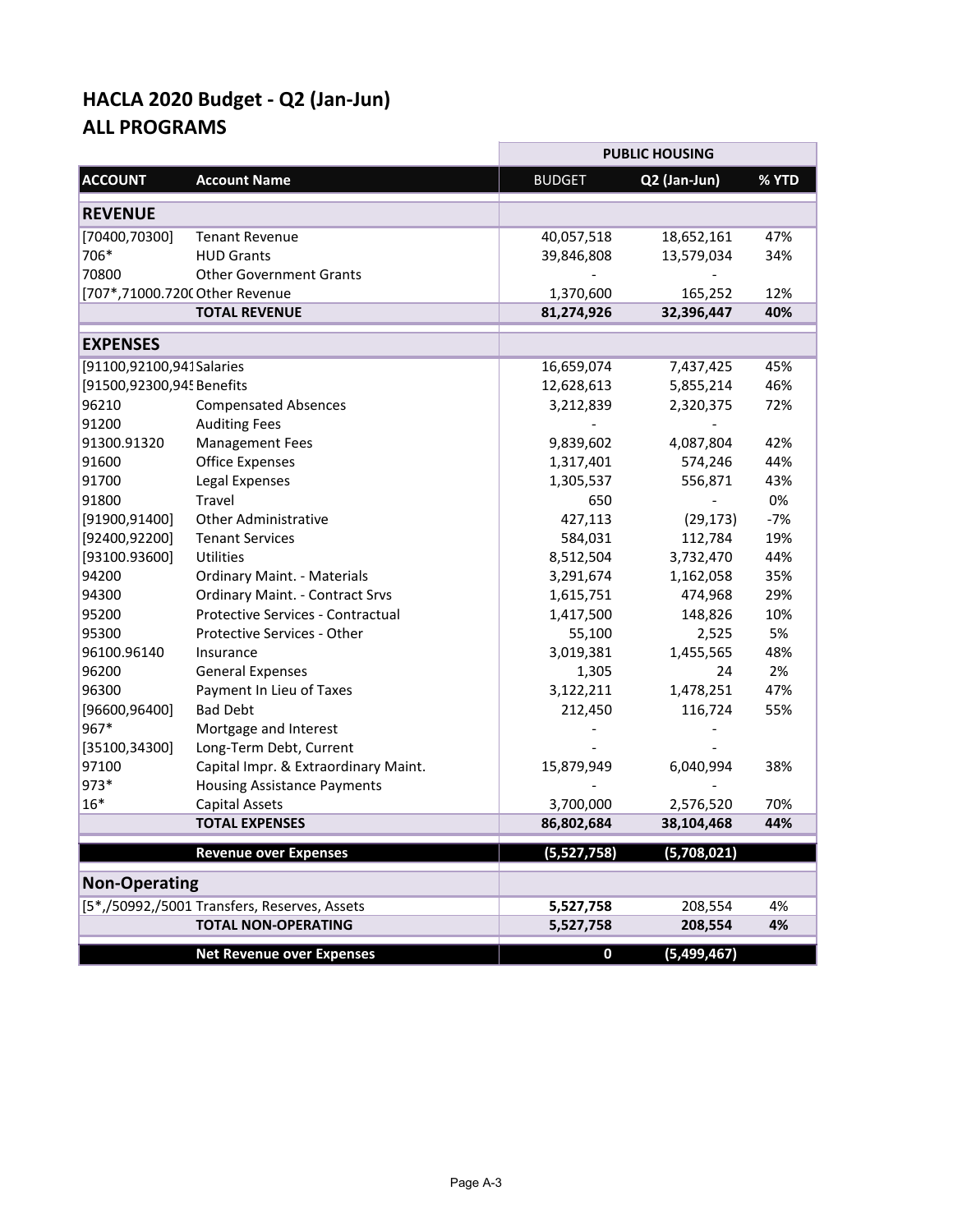|                           |                                              |               | <b>STRATEGIC DEVELOPMENT</b> |       |
|---------------------------|----------------------------------------------|---------------|------------------------------|-------|
| <b>ACCOUNT</b>            | <b>Account Name</b>                          | <b>BUDGET</b> | Q2 (Jan-Jun)                 | % YTD |
| <b>REVENUE</b>            |                                              |               |                              |       |
| [70400,70300]             | <b>Tenant Revenue</b>                        | 17,835,106    | 8,769,154                    | 49%   |
| 706*                      | <b>HUD Grants</b>                            | 1,125,013     | 549,485                      | 49%   |
| 70800                     | <b>Other Government Grants</b>               | 25,356,242    | 12,923,950                   | 51%   |
|                           | [707*,71000.7200 Other Revenue               | 91,432        | 63,096                       | 69%   |
|                           | <b>TOTAL REVENUE</b>                         | 44,407,793    | 22,305,685                   | 50%   |
| <b>EXPENSES</b>           |                                              |               |                              |       |
| [91100,92100,941 Salaries |                                              | 3,289,048     | 1,282,362                    | 39%   |
| [91500,92300,94! Benefits |                                              | 1,992,855     | 757,069                      | 38%   |
| 96210                     | <b>Compensated Absences</b>                  | 758,554       | 341,325                      | 45%   |
| 91200                     | <b>Auditing Fees</b>                         | 67,152        |                              | 0%    |
| 91300.91320               | <b>Management Fees</b>                       | 2,192,390     | 1,100,892                    | 50%   |
| 91600                     | <b>Office Expenses</b>                       | 1,151,964     | 463,333                      | 40%   |
| 91700                     | Legal Expenses                               | 661,992       | 307,346                      | 46%   |
| 91800                     | Travel                                       | 57,282        | 18,190                       | 32%   |
| [91900, 91400]            | <b>Other Administrative</b>                  | 9,627,240     | 4,023,135                    | 42%   |
| [92400, 92200]            | <b>Tenant Services</b>                       | 999,462       | 113,862                      | 11%   |
| [93100.93600]             | Utilities                                    | 3,402,316     | 1,730,999                    | 51%   |
| 94200                     | <b>Ordinary Maint. - Materials</b>           | 897,586       | 360,792                      | 40%   |
| 94300                     | <b>Ordinary Maint. - Contract Srvs</b>       | 4,813,222     | 2,260,181                    | 47%   |
| 95200                     | <b>Protective Services - Contractual</b>     | 714,982       | 371,773                      | 52%   |
| 95300                     | Protective Services - Other                  | 303,114       | 86,817                       | 29%   |
| 96100.96140               | Insurance                                    | 1,068,531     | 511,262                      | 48%   |
| 96200                     | <b>General Expenses</b>                      | 759,208       | 185,661                      | 24%   |
| 96300                     | Payment In Lieu of Taxes                     | 15,344        | 7,296                        | 48%   |
| [96600, 96400]            | <b>Bad Debt</b>                              | 107,537       | 732                          | 1%    |
| 967*                      | Mortgage and Interest                        | 3,209,508     | 2,206,053                    | 69%   |
| [35100, 34300]            | Long-Term Debt, Current                      | 2,834,589     | 729,593                      | 26%   |
| 97100                     | Capital Impr. & Extraordinary Maint.         | 5,395,850     | 834,534                      | 15%   |
| 973*                      | <b>Housing Assistance Payments</b>           |               |                              |       |
| $16*$                     | Capital Assets                               |               |                              |       |
|                           | <b>TOTAL EXPENSES</b>                        | 44,319,726    | 17,693,207                   | 40%   |
|                           | <b>Revenue over Expenses</b>                 | 88,068        | 4,612,477                    |       |
| <b>Non-Operating</b>      |                                              |               |                              |       |
|                           | [5*,/50992,/5001 Transfers, Reserves, Assets | (88,067)      | 322,502                      | -366% |
|                           | <b>TOTAL NON-OPERATING</b>                   | (88,067)      | 322,502                      | -366% |
|                           | <b>Net Revenue over Expenses</b>             | $\mathbf 0$   | 4,934,979                    |       |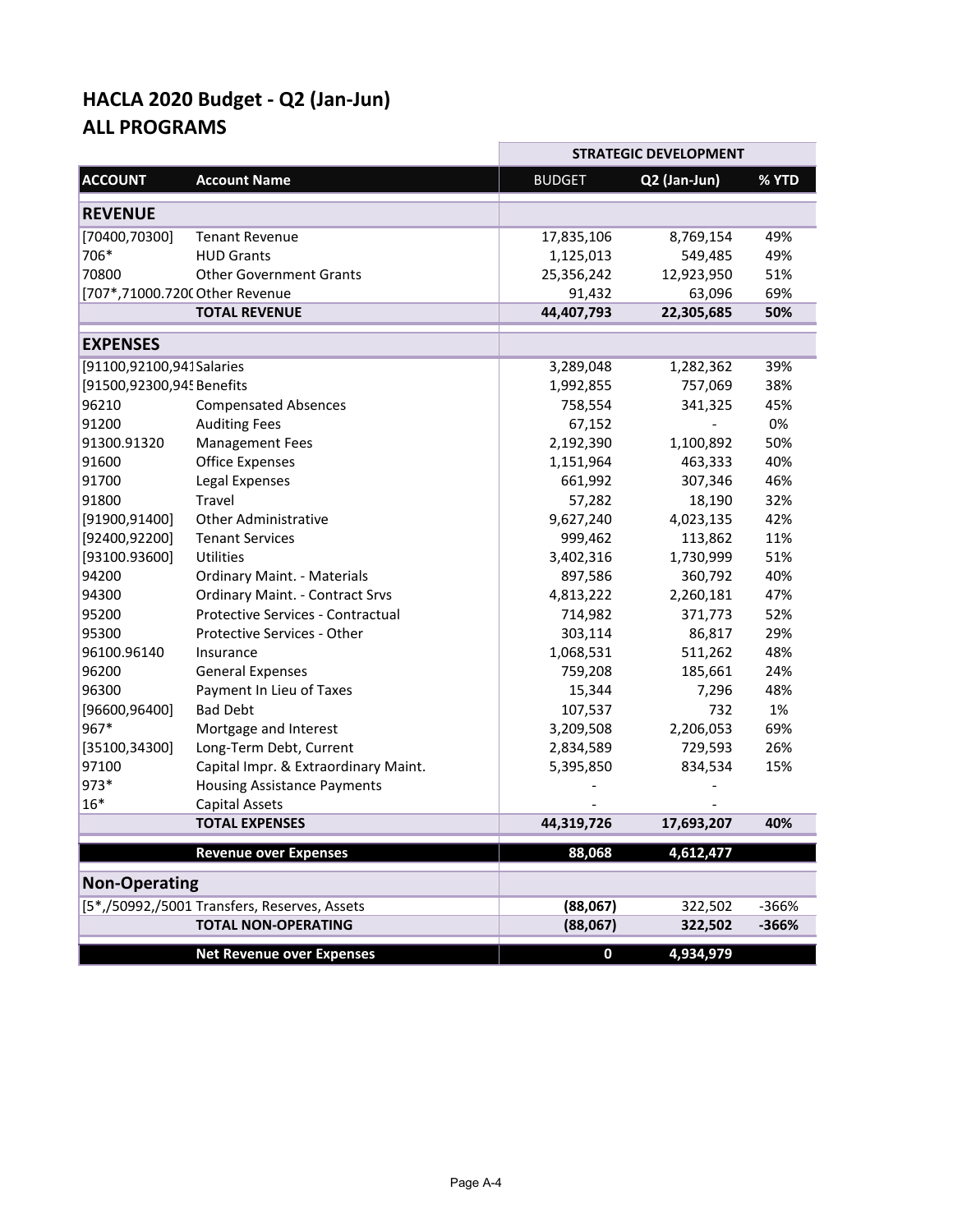|                                |                                              |                | <b>LA LOMOD</b> |       |
|--------------------------------|----------------------------------------------|----------------|-----------------|-------|
| <b>ACCOUNT</b>                 | <b>Account Name</b>                          | <b>BUDGET</b>  | Q2 (Jan-Jun)    | % YTD |
| <b>REVENUE</b>                 |                                              |                |                 |       |
| [70400,70300]                  | <b>Tenant Revenue</b>                        |                |                 |       |
| 706*                           | <b>HUD Grants</b>                            | 696,183,708    | 340,941,486     | 49%   |
| 70800                          | <b>Other Government Grants</b>               |                |                 |       |
| [707*,71000.7200 Other Revenue |                                              | 1,112,560      | 365,936         | 33%   |
|                                | <b>TOTAL REVENUE</b>                         | 697,296,268    | 341,307,422     | 49%   |
| <b>EXPENSES</b>                |                                              |                |                 |       |
| [91100,92100,941 Salaries      |                                              | 3,684,409      | 1,356,311       | 37%   |
| [91500,92300,94! Benefits      |                                              | 1,003,983      | 313,492         | 31%   |
| 96210                          | <b>Compensated Absences</b>                  | 398,908        | 172,455         | 43%   |
| 91200                          | <b>Auditing Fees</b>                         | 13,396         |                 | 0%    |
| 91300.91320                    | <b>Management Fees</b>                       | 2,418,371      | 1,101,108       | 46%   |
| 91600                          | <b>Office Expenses</b>                       | 647,562        | 183,360         | 28%   |
| 91700                          | Legal Expenses                               | 400,000        | 857             | 0%    |
| 91800                          | <b>Travel</b>                                | 43,700         | 9,959           | 23%   |
| [91900, 91400]                 | <b>Other Administrative</b>                  | 2,594,191      | 124,498         | 5%    |
| [92400, 92200]                 | <b>Tenant Services</b>                       |                |                 |       |
| [93100.93600]                  | <b>Utilities</b>                             |                |                 |       |
| 94200                          | <b>Ordinary Maint. - Materials</b>           | 1,150          | 173             | 15%   |
| 94300                          | <b>Ordinary Maint. - Contract Srvs</b>       | 7,000          | 15              | 0%    |
| 95200                          | Protective Services - Contractual            |                |                 |       |
| 95300                          | Protective Services - Other                  |                |                 |       |
| 96100.96140                    | Insurance                                    | 359,500        | 43,015          | 12%   |
| 96200                          | <b>General Expenses</b>                      |                |                 |       |
| 96300                          | Payment In Lieu of Taxes                     |                |                 |       |
| [96600, 96400]                 | <b>Bad Debt</b>                              |                |                 |       |
| 967*                           | Mortgage and Interest                        |                |                 |       |
| [35100, 34300]                 | Long-Term Debt, Current                      |                |                 |       |
| 97100                          | Capital Impr. & Extraordinary Maint.         |                |                 |       |
| 973*                           | <b>Housing Assistance Payments</b>           | 672,000,000    | 329,930,408     | 49%   |
| 16*                            | <b>Capital Assets</b>                        |                |                 |       |
|                                | <b>TOTAL EXPENSES</b>                        | 683,572,170    | 333,235,652     | 49%   |
|                                | <b>Revenue over Expenses</b>                 | 13,724,098     | 8,071,770       |       |
| <b>Non-Operating</b>           |                                              |                |                 |       |
|                                | [5*,/50992,/5001 Transfers, Reserves, Assets | (13, 724, 098) | (1,506,325)     | 11%   |
|                                | <b>TOTAL NON-OPERATING</b>                   | (13, 724, 098) | (1,506,325)     | 11%   |
|                                | <b>Net Revenue over Expenses</b>             | (0)            | 6,565,445       |       |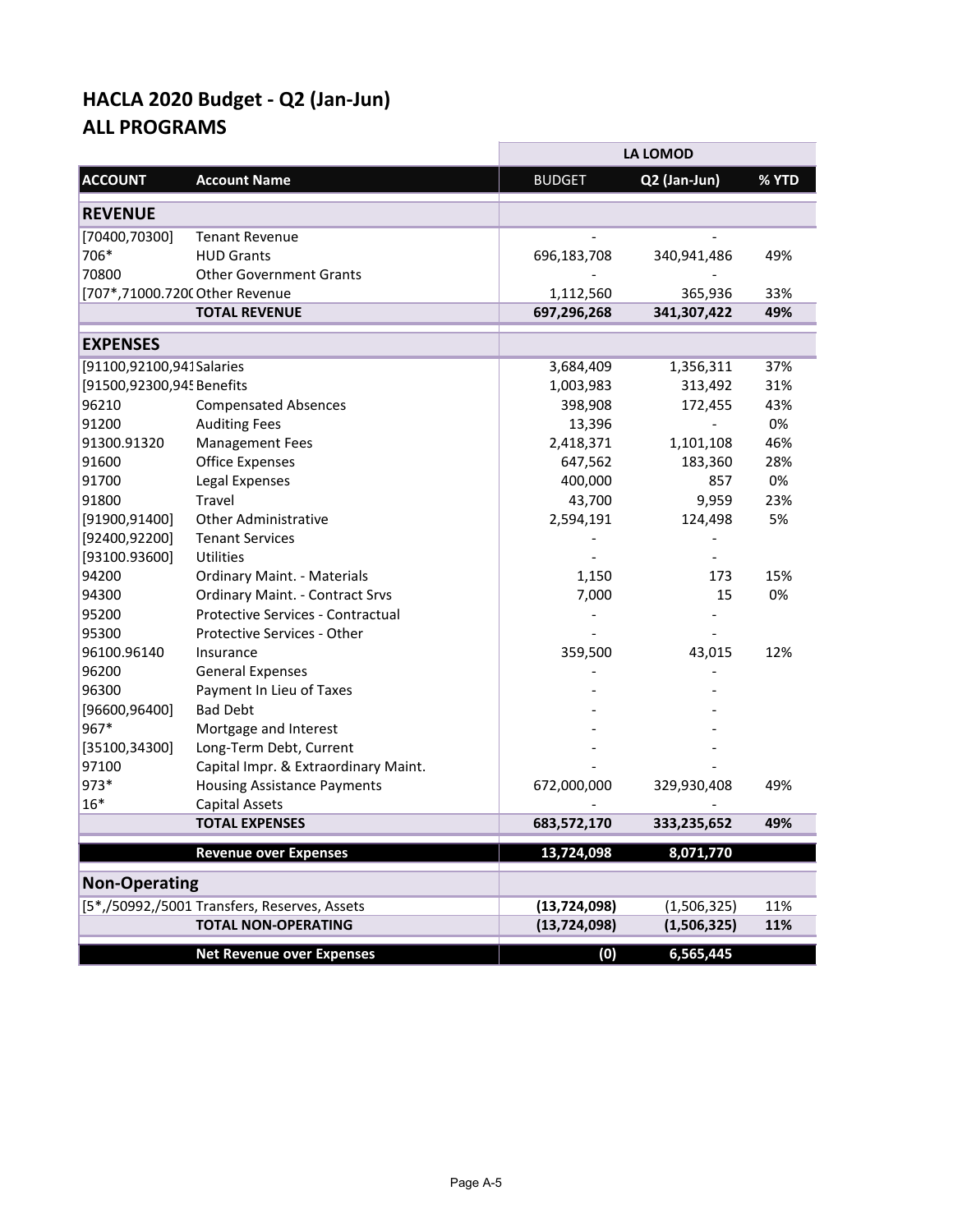|                                |                                              |               | <b>COCC</b>  |       |
|--------------------------------|----------------------------------------------|---------------|--------------|-------|
| <b>ACCOUNT</b>                 | <b>Account Name</b>                          | <b>BUDGET</b> | Q2 (Jan-Jun) | % YTD |
| <b>REVENUE</b>                 |                                              |               |              |       |
| [70400,70300]                  | <b>Tenant Revenue</b>                        |               |              |       |
| 706*                           | <b>HUD Grants</b>                            |               |              |       |
| 70800                          | <b>Other Government Grants</b>               |               |              |       |
| [707*,71000.7200 Other Revenue |                                              | 30,429,905    | 14,876,070   | 49%   |
|                                | <b>TOTAL REVENUE</b>                         | 30,429,905    | 14,876,070   | 49%   |
| <b>EXPENSES</b>                |                                              |               |              |       |
| [91100,92100,941 Salaries      |                                              | 9,836,838     | 4,241,832    | 43%   |
| [91500,92300,94! Benefits      |                                              | 6,446,588     | 2,646,360    | 41%   |
| 96210                          | <b>Compensated Absences</b>                  | 2,429,943     | 1,138,330    | 47%   |
| 91200                          | <b>Auditing Fees</b>                         | 142,550       |              | 0%    |
| 91300.91320                    | <b>Management Fees</b>                       |               |              |       |
| 91600                          | <b>Office Expenses</b>                       | 4,368,091     | 1,775,973    | 41%   |
| 91700                          | Legal Expenses                               | 136,500       | 8,291        | 6%    |
| 91800                          | <b>Travel</b>                                | 112,075       | 9,678        | 9%    |
| [91900, 91400]                 | <b>Other Administrative</b>                  | 3,229,285     | 1,147,481    | 36%   |
| [92400, 92200]                 | <b>Tenant Services</b>                       | 5,000         |              | 0%    |
| [93100.93600]                  | Utilities                                    | 488,660       | 242,313      | 50%   |
| 94200                          | <b>Ordinary Maint. - Materials</b>           | 97,698        | 95,524       | 98%   |
| 94300                          | <b>Ordinary Maint. - Contract Srvs</b>       | 912,007       | 349,541      | 38%   |
| 95200                          | <b>Protective Services - Contractual</b>     | 689,855       | 266,132      | 39%   |
| 95300                          | Protective Services - Other                  | 29,822        | 43,282       | 145%  |
| 96100.96140                    | Insurance                                    | 1,187,312     | 140,770      | 12%   |
| 96200                          | <b>General Expenses</b>                      |               |              |       |
| 96300                          | Payment In Lieu of Taxes                     |               |              |       |
| [96600, 96400]                 | <b>Bad Debt</b>                              |               |              |       |
| 967*                           | Mortgage and Interest                        | 805,933       | 486,796      | 60%   |
| [35100, 34300]                 | Long-Term Debt, Current                      | 941,337       | 909,848      | 97%   |
| 97100                          | Capital Impr. & Extraordinary Maint.         | 995,847       | 65,065       | 7%    |
| 973*                           | <b>Housing Assistance Payments</b>           |               |              |       |
| $16*$                          | <b>Capital Assets</b>                        | 420,000       | 25,028       | 6%    |
|                                | <b>TOTAL EXPENSES</b>                        | 33,275,341    | 13,592,246   | 41%   |
|                                | <b>Revenue over Expenses</b>                 | (2,845,436)   | 1,283,825    |       |
| <b>Non-Operating</b>           |                                              |               |              |       |
|                                | [5*,/50992,/5001 Transfers, Reserves, Assets | 2,845,436     | 112,709      | 4%    |
|                                | <b>TOTAL NON-OPERATING</b>                   | 2,845,436     | 112,709      | 4%    |
|                                | <b>Net Revenue over Expenses</b>             |               | 1,396,534    |       |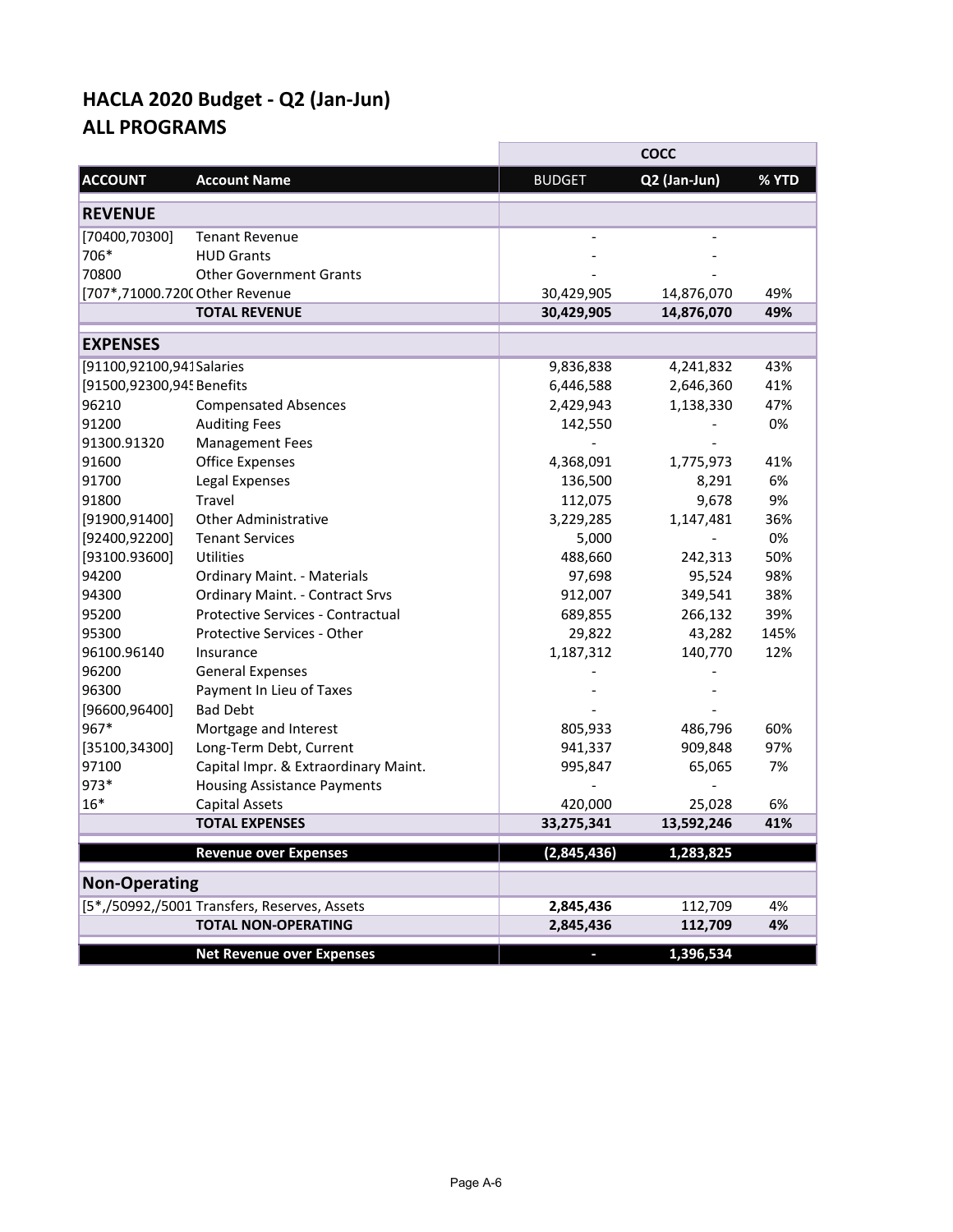## **Section 8 Programs**

|                      |                                        |                | <b>ALL SECTION 8 PROGRAMS</b> |       |               | <b>VOUCHER/VASH/FSS</b> |       |                | <b>Homeless Incentive Program</b> |       |
|----------------------|----------------------------------------|----------------|-------------------------------|-------|---------------|-------------------------|-------|----------------|-----------------------------------|-------|
|                      | <b>ACCOUNT</b> Account Name            | <b>BUDGET</b>  | Q2 (Jan-Jun)                  | % YTD | <b>BUDGET</b> | Q2 (Jan-Jun)            | % YTD | <b>BUDGET</b>  | Q2 (Jan-Jun)                      | % YTD |
| <b>REVENUE</b>       |                                        |                |                               |       |               |                         |       |                |                                   |       |
| 70600                | <b>HUD Grants</b>                      | 664,085,716    | 335,263,327                   | 50%   | 605,757,780   | 307,759,299             | 51%   |                |                                   |       |
| 70800                | <b>Other Government Grants</b>         | 9,692,887      | 4,737,771                     | 49%   |               |                         |       | 5,389,088      | 2,452,539                         | 46%   |
|                      | 71000.7200 Other Revenue               | 990,500        | 390,863                       | 39%   | 901,000       | 354,474                 | 39%   |                |                                   |       |
|                      | <b>TOTAL REVENUE</b>                   | 674,769,103    | 340,391,961                   | 50%   | 606,658,780   | 308,113,773             | 51%   | 5,389,088      | 2,452,539                         | 46%   |
| <b>EXPENSES</b>      |                                        |                |                               |       |               |                         |       |                |                                   |       |
|                      | [91100,921(Salaries                    | 21,067,520     | 9,549,262                     | 45%   | 17,074,455    | 7,903,120               | 46%   | 251,944        | 87,608                            | 35%   |
|                      | [91500,923(Benefits                    | 15,477,562     | 7,313,216                     | 47%   | 12,617,380    | 6,108,172               | 48%   | 205,499        | 66,150                            | 32%   |
| 96210                | <b>Compensated Absences</b>            | 4,740,051      | 3,147,939                     | 66%   | 3,832,119     | 2,616,624               | 68%   | 58,459         | 26,173                            | 45%   |
| 91200                | <b>Auditing Fees</b>                   | 92,898         |                               | 0%    | 92,898        |                         | 0%    |                |                                   |       |
|                      | 91300.9132 Management Fees             | 10,678,639     | 5,303,981                     | 50%   | 10,320,395    | 5,124,854               | 50%   |                |                                   |       |
| 91400                | Marketing                              | 4,000          |                               | 0%    |               |                         |       | 4,000          |                                   | 0%    |
| 91600                | Office Expenses                        | 3,512,293      | 1,474,949                     | 42%   | 3,244,159     | 1,360,775               | 42%   | 4,750          | 1,900                             | 40%   |
| 91700                | Legal Expenses                         | 50,000         | 5,075                         | 10%   | 50,000        | 5,075                   | 10%   |                |                                   |       |
| 91800                | Travel                                 | 10,350         | 391                           | 4%    | 10,350        | 391                     | 4%    |                |                                   |       |
| 91900                | <b>Other Administrative</b>            | 512,488        | 186,264                       | 36%   | 347,275       | 110,977                 | 32%   | 1,100          | 9                                 | 1%    |
| 92400                | <b>Tenant Services</b>                 | 4,856,000      | 2,353,136                     | 48%   |               |                         |       | 4,856,000      | 2,353,136                         | 48%   |
| 94200                | Ordinary Maint. - Materials            | 3,375          | 2,983                         | 88%   | 3,375         | 2,983                   | 88%   |                |                                   |       |
| 94300                | <b>Ordinary Maint. - Contract Srvs</b> | 9,811          | 3,069                         | 31%   | 9,811         | 3,069                   | 31%   |                |                                   |       |
|                      | 96100.9614 Insurance                   | 1,253,057      | 576,921                       | 46%   | 1,131,389     | 522,525                 | 46%   | 7,336          | 3,228                             | 44%   |
| 96200                | <b>General Expenses</b>                | 1,674,766      | 860,468                       | 51%   | 1,618,946     | 859,361                 | 53%   |                |                                   |       |
| 96600                | <b>Bad Debt</b>                        | 180,921        |                               | 0%    | 180,921       |                         | 0%    |                |                                   |       |
| 973*                 | <b>Housing Assistance Payments</b>     | 646,973,876    | 311,184,723                   | 48%   | 592,925,781   | 285,151,293             | 48%   |                |                                   |       |
|                      | <b>TOTAL EXPENSES</b>                  | 711,097,607    | 341,962,377                   | 48%   | 643,459,253   | 309,769,221             | 48%   | 5,389,088      | 2,538,204                         | 47%   |
|                      | <b>Revenue over Expenses</b>           | (36, 328, 504) | (1,570,415)                   |       | (36,800,473)  | (1,655,448)             |       | a,             | (85, 665)                         |       |
| <b>Non-Operating</b> |                                        |                |                               |       |               |                         |       |                |                                   |       |
| $5**$                | <b>Transfers and Surplus</b>           | 36,328,504     | 1,723,466                     | 5%    | 36,800,474    | 1,723,463               | 5%    | $\blacksquare$ |                                   |       |
|                      | <b>TOTAL NON-OPERATING</b>             | 36,328,504     | 1,723,466                     | 5%    | 36,800,474    | 1,723,463               | 5%    |                |                                   |       |
|                      |                                        |                |                               |       |               |                         |       |                |                                   |       |
|                      | <b>Net Revenue over Expenses</b>       | 0              | 153.051                       |       | $\mathbf 0$   | 68.015                  |       | I,             | (85, 665)                         |       |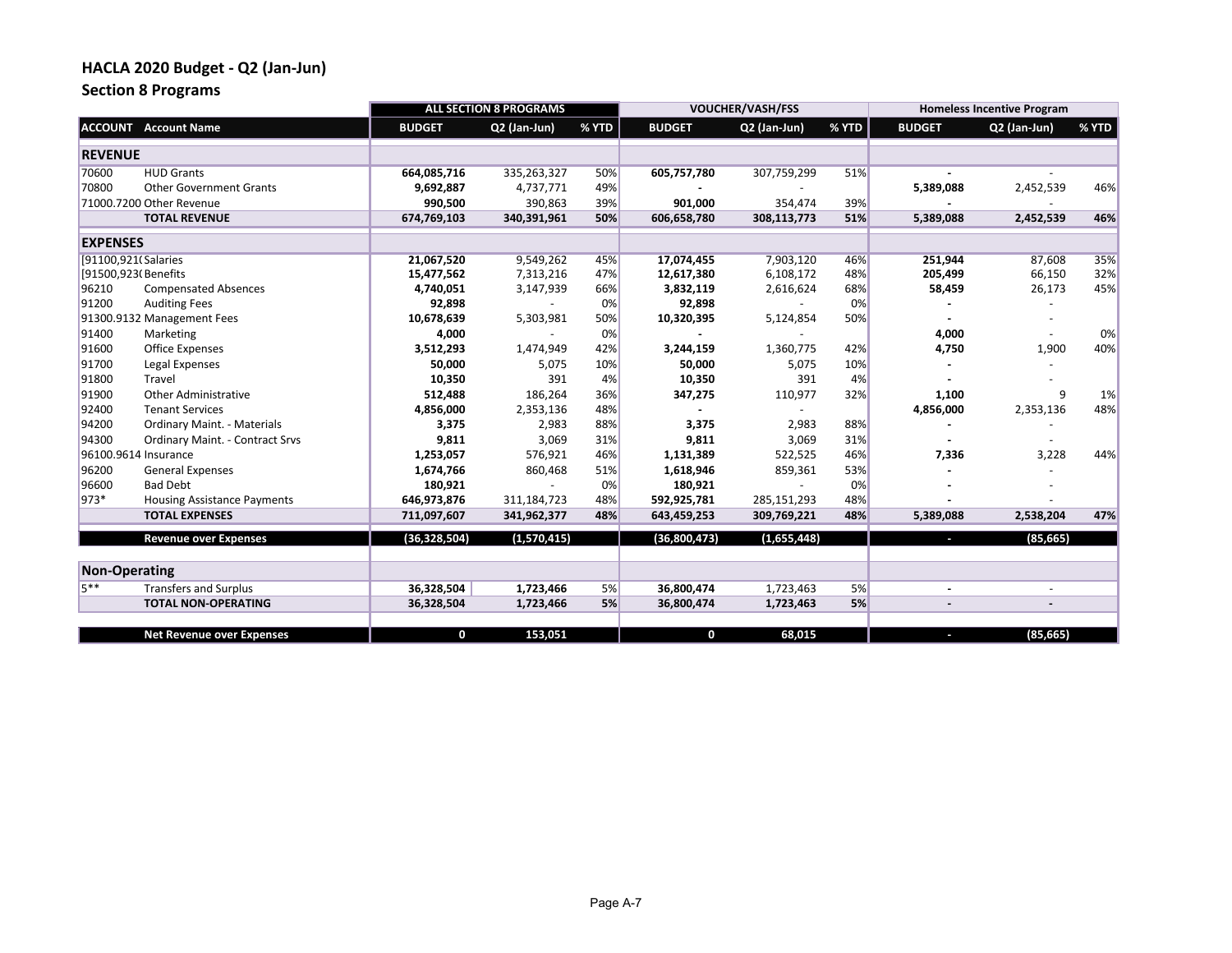## **Section 8 Programs**

|                      |                                        |               | <b>Continuum of Care</b> |       |               | <b>HOPWA</b> |       |               | <b>New Construction</b> |       |
|----------------------|----------------------------------------|---------------|--------------------------|-------|---------------|--------------|-------|---------------|-------------------------|-------|
|                      | <b>ACCOUNT</b> Account Name            | <b>BUDGET</b> | Q2 (Jan-Jun)             | % YTD | <b>BUDGET</b> | Q2 (Jan-Jun) | % YTD | <b>BUDGET</b> | Q2 (Jan-Jun)            | % YTD |
| <b>REVENUE</b>       |                                        |               |                          |       |               |              |       |               |                         |       |
| 70600                | <b>HUD Grants</b>                      | 43,175,880    | 20,238,071               | 47%   |               |              |       | 3,500,000     | 1,808,470               | 52%   |
| 70800                | <b>Other Government Grants</b>         |               |                          |       | 4,303,799     | 2,285,232    | 53%   |               |                         |       |
|                      | 71000.7200 Other Revenue               |               |                          |       |               |              |       | 35,000        | 17,104                  | 49%   |
|                      | <b>TOTAL REVENUE</b>                   | 43,175,880    | 20,238,071               | 47%   | 4,303,799     | 2,285,232    | 53%   | 3,535,000     | 1,825,574               | 52%   |
| <b>EXPENSES</b>      |                                        |               |                          |       |               |              |       |               |                         |       |
|                      | [91100,921(Salaries                    | 2,318,999     | 998,845                  | 43%   | 376,218       | 101,093      | 27%   |               |                         |       |
|                      | [91500,923(Benefits                    | 1,636,050     | 722,822                  | 44%   | 295,178       | 72,803       | 25%   |               |                         |       |
| 96210                | <b>Compensated Absences</b>            | 542,455       | 326,465                  | 60%   | 74,167        | 41,841       | 56%   |               |                         |       |
| 91200                | <b>Auditing Fees</b>                   |               |                          |       |               |              |       |               |                         |       |
|                      | 91300.9132 Management Fees             |               |                          |       |               |              |       | 70,434        | 35,217                  | 50%   |
| 91400                | Marketing                              |               |                          |       |               |              |       |               |                         |       |
| 91600                | <b>Office Expenses</b>                 | 172,887       | 77,041                   | 45%   | 34,266        | 14,207       | 41%   |               |                         |       |
| 91700                | Legal Expenses                         |               |                          |       |               |              |       |               |                         |       |
| 91800                | Travel                                 |               |                          |       |               |              |       |               |                         |       |
| 91900                | <b>Other Administrative</b>            | 20,692        | 6,304                    | 30%   | 3,218         | 2,049        | 64%   | 131,410       | 65,705                  | 50%   |
| 92400                | <b>Tenant Services</b>                 |               |                          |       |               |              |       |               |                         |       |
| 94200                | Ordinary Maint. - Materials            |               |                          |       |               |              |       |               |                         |       |
| 94300                | <b>Ordinary Maint. - Contract Srvs</b> |               |                          |       |               |              |       |               |                         |       |
|                      | 96100.9614 Insurance                   | 79,423        | 35,521                   | 45%   | 11,624        | 5,153        | 44%   |               |                         |       |
| 96200                | <b>General Expenses</b>                | 55,000        |                          | 0%    |               |              |       |               |                         |       |
| 96600                | <b>Bad Debt</b>                        |               |                          |       |               |              |       |               |                         |       |
| 973*                 | <b>Housing Assistance Payments</b>     | 38,350,374    | 18,229,027               | 48%   | 3,509,127     | 2,042,733    | 58%   | 3,250,000     | 1,669,858               | 51%   |
|                      | <b>TOTAL EXPENSES</b>                  | 43,175,880    | 20,396,025               | 47%   | 4,303,799     | 2,279,879    | 53%   | 3,451,844     | 1,770,780               | 51%   |
|                      | <b>Revenue over Expenses</b>           | 0             | (157, 953)               |       | (0)           | 5,354        |       | 83,156        | 54,795                  |       |
| <b>Non-Operating</b> |                                        |               |                          |       |               |              |       |               |                         |       |
| $5**$                | <b>Transfers and Surplus</b>           |               | $\overline{\phantom{a}}$ |       |               |              |       | (83, 156)     |                         | 0%    |
|                      | <b>TOTAL NON-OPERATING</b>             |               |                          |       |               |              |       | (83, 156)     |                         | 0%    |
|                      |                                        |               |                          |       |               |              |       |               |                         |       |
|                      | <b>Net Revenue over Expenses</b>       | 0             | (157, 954)               |       | (0)           | 5,353        |       | $\mathbf{o}$  | 54,795                  |       |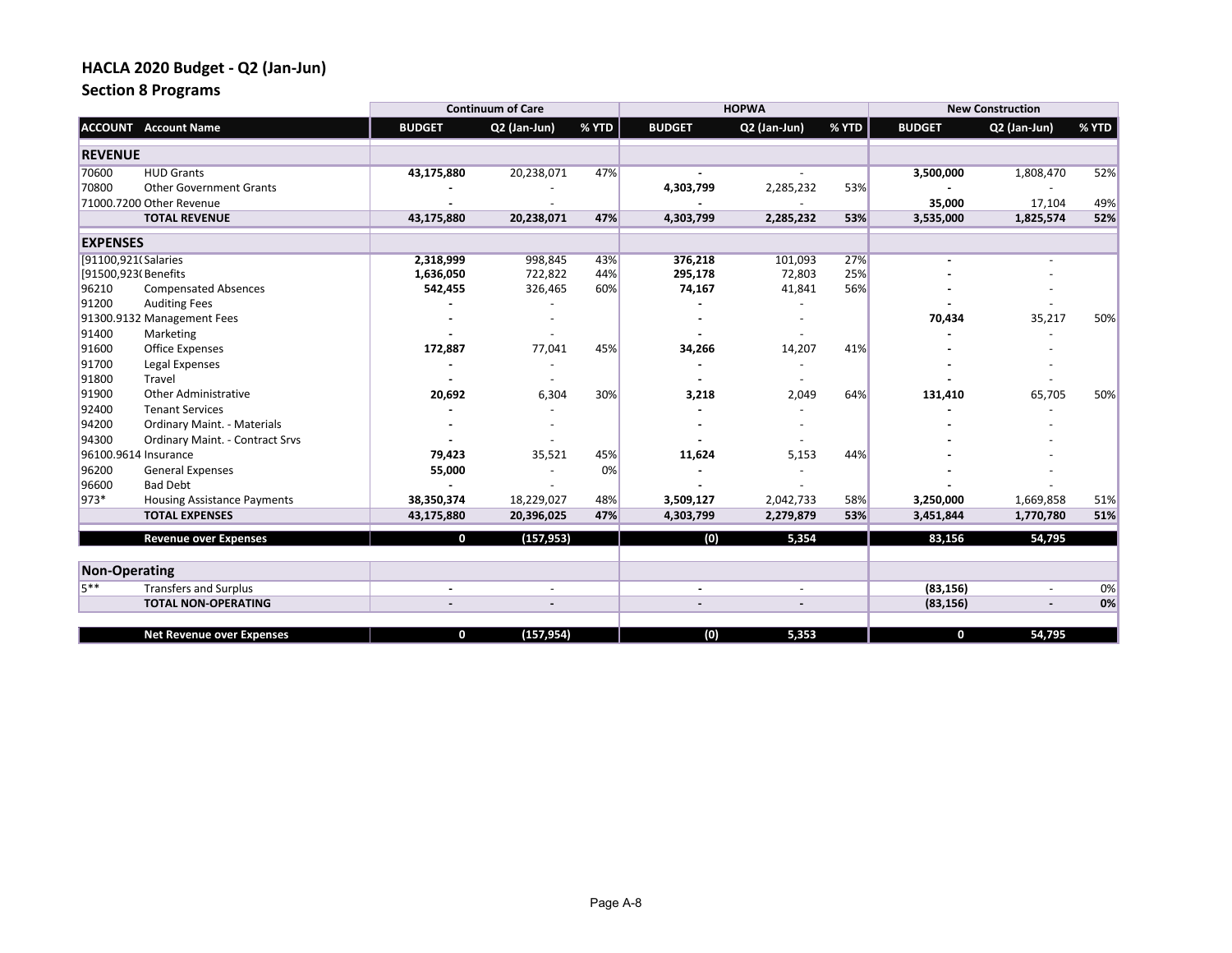## **Section 8 Programs**

|                      |                                        |               | <b>Moderate Rehab/SRO</b> |       |               | <b>Family Self-Sufficiency COORD</b> |       |               | <b>Mainstream Housing</b> |       |
|----------------------|----------------------------------------|---------------|---------------------------|-------|---------------|--------------------------------------|-------|---------------|---------------------------|-------|
|                      | <b>ACCOUNT</b> Account Name            | <b>BUDGET</b> | Q2 (Jan-Jun)              | % YTD | <b>BUDGET</b> | Q2 (Jan-Jun)                         | % YTD | <b>BUDGET</b> | Q2 (Jan-Jun)              | % YTD |
| <b>REVENUE</b>       |                                        |               |                           |       |               |                                      |       |               |                           |       |
| 70600                | <b>HUD Grants</b>                      | 9,468,303     | 4,454,908                 | 47%   | 755,480       | 375,754                              | 50%   | 1,428,273     | 626,825                   | 44%   |
| 70800                | <b>Other Government Grants</b>         |               |                           |       |               |                                      |       |               |                           |       |
|                      | 71000.7200 Other Revenue               | 54,500        | 16,428                    | 30%   |               |                                      |       |               | 2,857                     |       |
|                      | <b>TOTAL REVENUE</b>                   | 9,522,803     | 4,471,336                 | 47%   | 755,480       | 375,754                              | 50%   | 1,428,273     | 629,682                   | 44%   |
| <b>EXPENSES</b>      |                                        |               |                           |       |               |                                      |       |               |                           |       |
|                      | [91100,921(Salaries                    | 583,146       | 251,494                   | 43%   | 438,560       | 195,931                              | 45%   | 24,197        | 11,171                    | 46%   |
|                      | [91500,923(Benefits                    | 410,382       | 202,369                   | 49%   | 296,259       | 132,694                              | 45%   | 16,814        | 8,206                     | 49%   |
| 96210                | <b>Compensated Absences</b>            | 125,526       | 84,720                    | 67%   | 101,985       | 47,128                               | 46%   | 5,342         | 4,988                     | 93%   |
| 91200                | <b>Auditing Fees</b>                   |               |                           |       |               |                                      |       |               |                           |       |
|                      | 91300.9132 Management Fees             | 287,810       | 143,910                   | 50%   |               |                                      |       |               |                           |       |
| 91400                | Marketing                              |               | $\overline{\phantom{a}}$  |       |               |                                      |       |               |                           |       |
| 91600                | <b>Office Expenses</b>                 | 55,661        | 20,869                    | 37%   |               |                                      |       | 569           | 156                       | 27%   |
| 91700                | Legal Expenses                         |               |                           |       |               |                                      |       |               |                           |       |
| 91800                | Travel                                 |               |                           |       |               |                                      |       |               |                           |       |
| 91900                | <b>Other Administrative</b>            | 8,533         | 1,123                     | 13%   |               |                                      |       | 260           | 96                        | 37%   |
| 92400                | <b>Tenant Services</b>                 |               |                           |       |               |                                      |       |               |                           |       |
| 94200                | Ordinary Maint. - Materials            |               |                           |       |               |                                      |       |               |                           |       |
| 94300                | <b>Ordinary Maint. - Contract Srvs</b> |               |                           |       |               |                                      |       |               |                           |       |
|                      | 96100.9614 Insurance                   | 22,366        | 10,080                    | 45%   |               |                                      |       | 918           | 414                       | 45%   |
| 96200                | <b>General Expenses</b>                |               |                           |       |               |                                      |       | 820           | 1,107                     | 135%  |
| 96600                | <b>Bad Debt</b>                        |               |                           |       |               |                                      |       |               |                           |       |
| 973*                 | <b>Housing Assistance Payments</b>     | 7,650,034     | 3,542,364                 | 46%   |               |                                      |       | 1,288,560     | 549,448                   | 43%   |
|                      | <b>TOTAL EXPENSES</b>                  | 9,143,458     | 4,256,929                 | 47%   | 836,804       | 375,754                              | 45%   | 1,337,480     | 575,586                   | 43%   |
|                      | <b>Revenue over Expenses</b>           | 379,345       | 214,408                   |       | (81, 324)     | a.                                   |       | 90,793        | 54,097                    |       |
| <b>Non-Operating</b> |                                        |               |                           |       |               |                                      |       |               |                           |       |
| $5**$                | <b>Transfers and Surplus</b>           | (379, 345)    |                           | 0%    | 81,324        |                                      | 0%    | (90, 793)     |                           | 0%    |
|                      | <b>TOTAL NON-OPERATING</b>             | (379, 345)    |                           | 0%    | 81,324        |                                      | 0%    | (90, 793)     |                           | 0%    |
|                      |                                        |               |                           |       |               |                                      |       |               |                           |       |
|                      | <b>Net Revenue over Expenses</b>       | o.            | 214.408                   |       | Ī.            |                                      |       | ×.            | 54,097                    |       |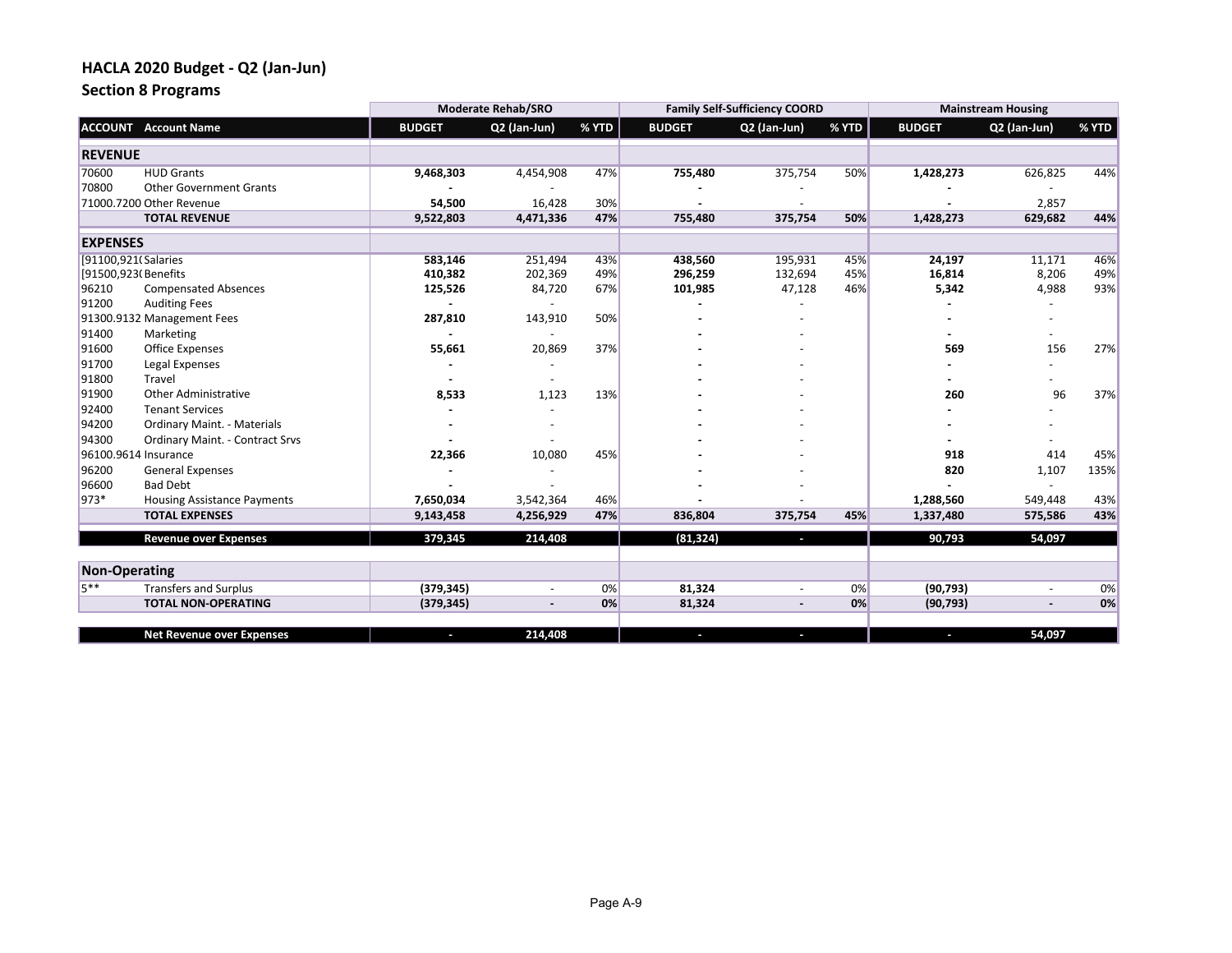**Public Housing Programs** 

|                 |                                      |               | <b>ALL PUBLIC HOUSING</b> |       |               | <b>PUBLIC HOUSING SITES</b> |       |               | <b>CAPITAL GRANT &amp; RESIDENT LIAISONS</b> |         |
|-----------------|--------------------------------------|---------------|---------------------------|-------|---------------|-----------------------------|-------|---------------|----------------------------------------------|---------|
|                 | <b>ACCOUNT Account Name</b>          | <b>BUDGET</b> | Q2 (Jan-Jun)              | % YTD | <b>BUDGET</b> | Q2 (Jan-Jun)                | % YTD | <b>BUDGET</b> | Q2 (Jan-Jun)                                 | % YTD   |
| <b>REVENUE</b>  |                                      |               |                           |       |               |                             |       |               |                                              |         |
|                 | [50010,500 Operating Transfer        |               |                           |       | 2,900,000     |                             | 0%    | (2,900,000)   |                                              | 0%      |
|                 | [70300,704 Tenant Revenue            | 40,057,518    | 18,652,161                | 47%   | 40,057,518    | 18,652,161                  | 47%   |               |                                              |         |
| 706*            | <b>HUD Grants and Revenue</b>        | 39,846,808    | 13,579,034                | 34%   | 18,846,808    | 9,397,330                   | 50%   | 21,000,000    | 4,181,704                                    | 20%     |
|                 | [71100,715 Other Revenue             | 1,370,600     | 165,252                   | 12%   | 468,600       | 162,562                     | 35%   |               |                                              |         |
|                 | <b>TOTAL REVENUE</b>                 | 81,274,926    | 32,396,447                | 40%   | 62,272,926    | 28,212,053                  | 45%   | 18,100,000    | 4,181,704                                    | 23%     |
| <b>EXPENSES</b> |                                      |               |                           |       |               |                             |       |               |                                              |         |
|                 | [91100,921 Salaries                  | 16,659,074    | 7,434,515                 | 45%   | 16,035,896    | 7,164,293                   | 45%   | 171,113       | 87,077                                       | 51%     |
|                 | [91500,923 Benefits                  | 12,628,613    | 5,853,767                 | 46%   | 12,243,620    | 5,685,441                   | 46%   | 99,181        | 47,889                                       | 48%     |
| 96210           | <b>Compensated Absences</b>          | 3,046,417     | 2,320,375                 | 76%   | 2,891,067     | 2,063,951                   | 71%   | 45,047        | 202,034                                      | 448%    |
|                 | <b>Subtotal Personnel</b>            | 32,334,103    | 15,608,657                | 48%   | 31,170,583    | 14,913,684                  | 48%   | 315,342       | 337,000                                      | 107%    |
| 91200           | <b>Auditing Fees</b>                 |               |                           |       |               |                             |       |               |                                              |         |
|                 | 91300.913. Management Fees           | 9,839,602     | 4,087,804                 | 42%   | 8,039,602     | 4,087,804                   | 51%   | 1,800,000     |                                              | 0%      |
| 91600           | <b>Office Expenses</b>               | 1,317,401     | 574,246                   | 44%   | 1,223,589     | 533,439                     | 44%   |               |                                              |         |
| 91700           | Legal Expenses                       | 1,305,537     | 556,871                   | 43%   | 1,305,537     | 556,871                     | 43%   |               |                                              |         |
| 91800           | Travel                               | 650           | $\sim$                    | 0%    | 650           | ÷.                          | 0%    |               |                                              |         |
|                 | [91900,914 Other Administrative      | 427,113       | (29, 173)                 | $-7%$ | 385,819       | 48,291                      | 13%   | 35,892        | (78, 757)                                    | $-219%$ |
|                 | [92200,924Tenant Services            | 584,031       | 112,784                   | 19%   | 155,241       | 24,872                      | 16%   | 180,174       | 65,067                                       | 36%     |
|                 | 93100.936(Utilities                  | 8,512,504     | 3,732,470                 | 44%   | 8,512,504     | 3,732,470                   | 44%   |               | $\sim$                                       |         |
| 94200           | Ordinary Maint. - Materials          | 3,291,674     | 1,162,058                 | 35%   | 3,289,274     | 1,146,244                   | 35%   |               | 15,814                                       |         |
| 94300           | Ordinary Maint. - Contract Srvs      | 1,615,751     | 474,968                   | 29%   | 1,609,551     | 474,968                     | 30%   |               |                                              |         |
| 95200           | Protective Services - Contractual    | 1,417,500     | 148,826                   | 10%   |               |                             |       |               |                                              |         |
| 95300           | Protective Services - Other Costs    | 55,100        | 2,525                     | 5%    | 55,100        | 2,525                       | 5%    |               |                                              |         |
|                 | 96100.961 <sup>2</sup> Insurance     | 3,019,381     | 1,455,565                 | 48%   | 2,985,005     | 1,439,425                   | 48%   | 4,484         | 1,973                                        | 44%     |
| 96200           | <b>General Expenses</b>              | 1,305         | 24                        | 2%    | 1,305         | 24                          | 2%    |               |                                              |         |
| 96300           | Payment in Lieu of Taxes             | 3,122,211     | 1,478,251                 | 47%   | 3,122,211     | 1,478,251                   | 47%   |               |                                              |         |
| 96400           | <b>Bad Debt</b>                      | 212,450       | 116,724                   | 55%   | 212,450       | 116,724                     | 55%   |               |                                              |         |
| 97100           | Capital Impr. & Extraordinary Maint. | 16,046,371    | 6,045,351                 | 38%   | 282,263       | 179,596                     | 64%   | 15,764,108    | 5,865,755                                    | 37%     |
| 16*             | <b>Capital Assets and Vechiles</b>   | 3,700,000     | 2,576,520                 | 70%   | 3,700,000     | 423,456                     | 11%   |               | 2,153,063                                    |         |
|                 | <b>Subtotal Non-Personnel</b>        | 54,468,581    | 22,495,811                | 41%   | 34,880,101    | 14,244,959                  | 41%   | 17,784,658    | 8,022,915                                    | 45%     |
|                 | <b>TOTAL EXPENSES</b>                | 86,802,684    | 38,104,468                | 44%   | 66,050,684    | 29,158,643                  | 44%   | 18,100,000    | 8,359,914                                    | 46%     |
|                 | <b>Revenue over Expenses</b>         | (5,527,758)   | (5,708,021)               |       | (3,777,758)   | (946, 591)                  |       | $\mathbf 0$   | (4, 178, 210)                                |         |
|                 | <b>Non-Operating</b>                 |               |                           |       |               |                             |       |               |                                              |         |
|                 | [17500,167 Assets and Reserves       | 5,527,758     | 208,554                   | 4%    | 3,777,758     | $\overline{a}$              | 0%    |               |                                              |         |
|                 | <b>Total Non-Operating</b>           | 5,527,758     | 208,554                   | 4%    | 3,777,758     |                             | 0%    |               |                                              |         |
|                 | <b>Net Revenue over Expenses</b>     | $\mathbf{0}$  | (5,499,467)               |       | 0             | (946, 591)                  |       | 0             | (4, 178, 210)                                |         |

*Note: pending grant drawdown*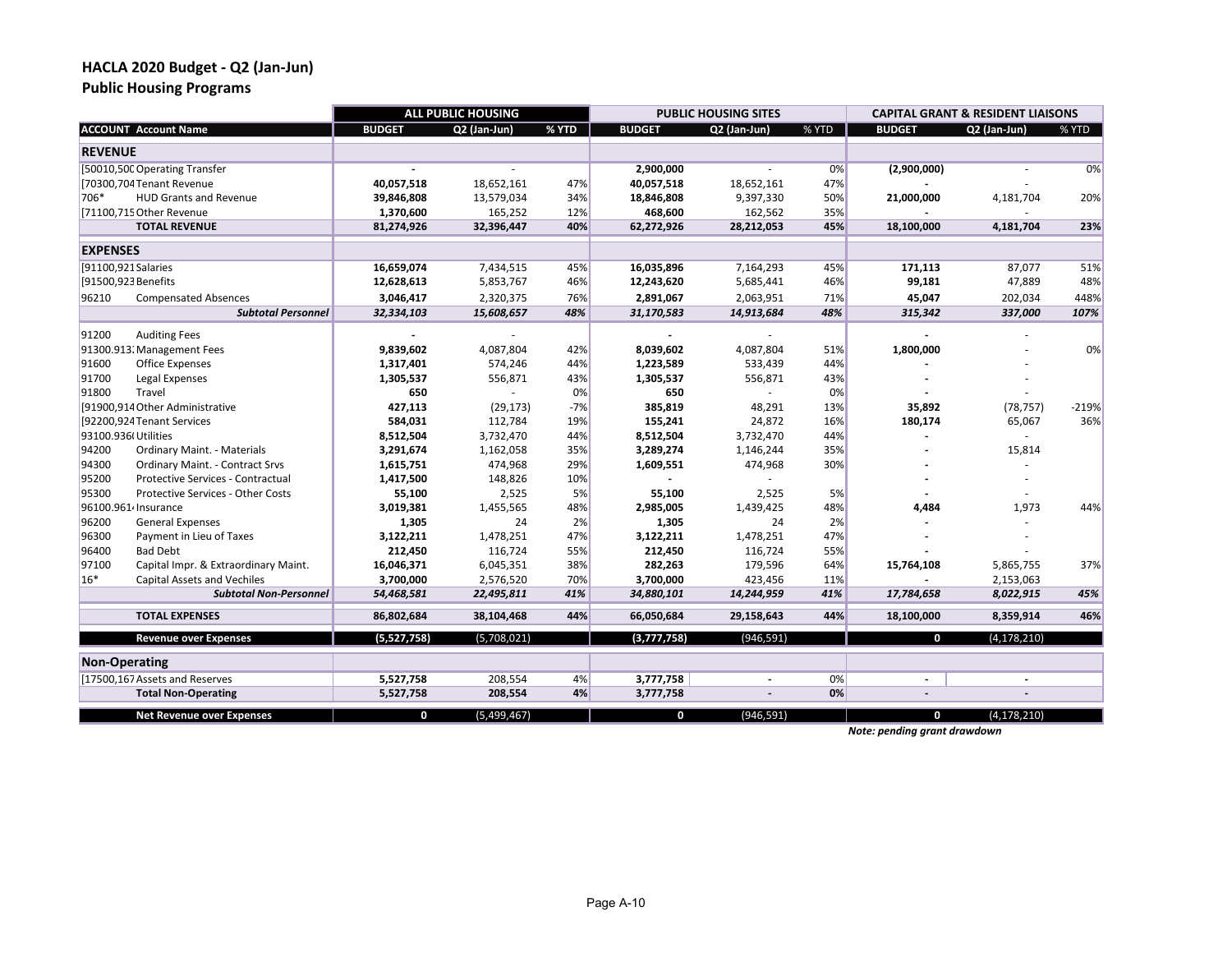**Public Housing Programs** 

|                      |                                          |                          | <b>CAPITAL GRANT ADMIN</b> |       | <b>COMMUNITY SAFETY PARTNERSHIP</b> |              |       |  |  |
|----------------------|------------------------------------------|--------------------------|----------------------------|-------|-------------------------------------|--------------|-------|--|--|
|                      | <b>ACCOUNT Account Name</b>              | <b>BUDGET</b>            | Q2 (Jan-Jun)               | % YTD | <b>BUDGET</b>                       | Q2 (Jan-Jun) | % YTD |  |  |
| <b>REVENUE</b>       |                                          |                          |                            |       |                                     |              |       |  |  |
|                      | [50010,500 Operating Transfer            |                          |                            |       |                                     |              |       |  |  |
|                      | [70300,704 Tenant Revenue                |                          |                            |       |                                     |              |       |  |  |
| 706*                 | <b>HUD Grants and Revenue</b>            |                          |                            |       |                                     |              |       |  |  |
|                      | [71100,715 Other Revenue                 | 902,000                  | 2,690                      | 0%    |                                     |              |       |  |  |
|                      | <b>TOTAL REVENUE</b>                     | 902,000                  | 2,690                      | 0%    |                                     |              |       |  |  |
| <b>EXPENSES</b>      |                                          |                          |                            |       |                                     |              |       |  |  |
| [91100,921 Salaries  |                                          | 416,018                  | 164,551                    | 40%   | 36,046                              | 18,593       | 52%   |  |  |
| [91500,923 Benefits  |                                          | 260,428                  | 108,169                    | 42%   | 25,383                              | 12,269       | 48%   |  |  |
| 96210                | <b>Compensated Absences</b>              | 102,276                  | 51,665                     | 51%   | 8,027                               | 2,725        | 34%   |  |  |
|                      | <b>Subtotal Personnel</b>                | 778,722                  | 324,385                    | 42%   | 69,456                              | 33,588       | 48%   |  |  |
| 91200                | <b>Auditing Fees</b>                     |                          |                            |       |                                     |              |       |  |  |
|                      | 91300.913. Management Fees               |                          |                            |       |                                     |              |       |  |  |
| 91600                | <b>Office Expenses</b>                   | 88,812                   | 37,907                     | 43%   | 5,000                               | 2,899        | 58%   |  |  |
| 91700                | Legal Expenses                           |                          |                            |       |                                     |              |       |  |  |
| 91800                | Travel                                   |                          |                            |       |                                     |              |       |  |  |
|                      | [91900,914 Other Administrative          | 5,402                    | 1,293                      | 24%   |                                     |              |       |  |  |
|                      | [92200,924Tenant Services                |                          |                            |       | 248,616                             | 22,846       | 9%    |  |  |
| 93100.936(Utilities  |                                          |                          |                            |       |                                     |              |       |  |  |
| 94200                | Ordinary Maint. - Materials              | 1,400                    |                            | 0%    | 1,000                               |              | 0%    |  |  |
| 94300                | <b>Ordinary Maint. - Contract Srvs</b>   | 2,200                    |                            | 0%    | 4,000                               |              | 0%    |  |  |
| 95200                | Protective Services - Contractual        |                          |                            |       | 1,417,500                           | 148,826      | 10%   |  |  |
| 95300                | <b>Protective Services - Other Costs</b> |                          |                            |       |                                     |              |       |  |  |
|                      | 96100.961 <sup>2</sup> Insurance         | 25,464                   | 12,246                     | 48%   | 4,428                               | 1,920        | 43%   |  |  |
| 96200                | <b>General Expenses</b>                  |                          |                            |       |                                     |              |       |  |  |
| 96300                | Payment in Lieu of Taxes                 |                          |                            |       |                                     |              |       |  |  |
| 96400                | <b>Bad Debt</b>                          |                          |                            |       |                                     |              |       |  |  |
| 97100                | Capital Impr. & Extraordinary Maint.     |                          |                            |       |                                     |              |       |  |  |
| 16*                  | <b>Capital Assets and Vechiles</b>       |                          |                            |       |                                     |              |       |  |  |
|                      | <b>Subtotal Non-Personnel</b>            | 123,278                  | 51,447                     | 42%   | 1,680,544                           | 176,490      | 11%   |  |  |
|                      | <b>TOTAL EXPENSES</b>                    | 902,000                  | 375,832                    | 42%   | 1,750,000                           | 210,078      | 12%   |  |  |
|                      | <b>Revenue over Expenses</b>             |                          | (373, 142)                 |       | (1,750,000)                         | (210, 078)   |       |  |  |
| <b>Non-Operating</b> |                                          |                          |                            |       |                                     |              |       |  |  |
|                      | [17500,167 Assets and Reserves           |                          | ÷,                         |       | 1,750,000                           | 208,554      | 12%   |  |  |
|                      | <b>Total Non-Operating</b>               | $\overline{\phantom{a}}$ | $\overline{a}$             |       | 1,750,000                           | 208,554      | 12%   |  |  |
|                      | <b>Net Revenue over Expenses</b>         | ٠                        | (373, 142)                 |       | r.                                  | (1,524)      |       |  |  |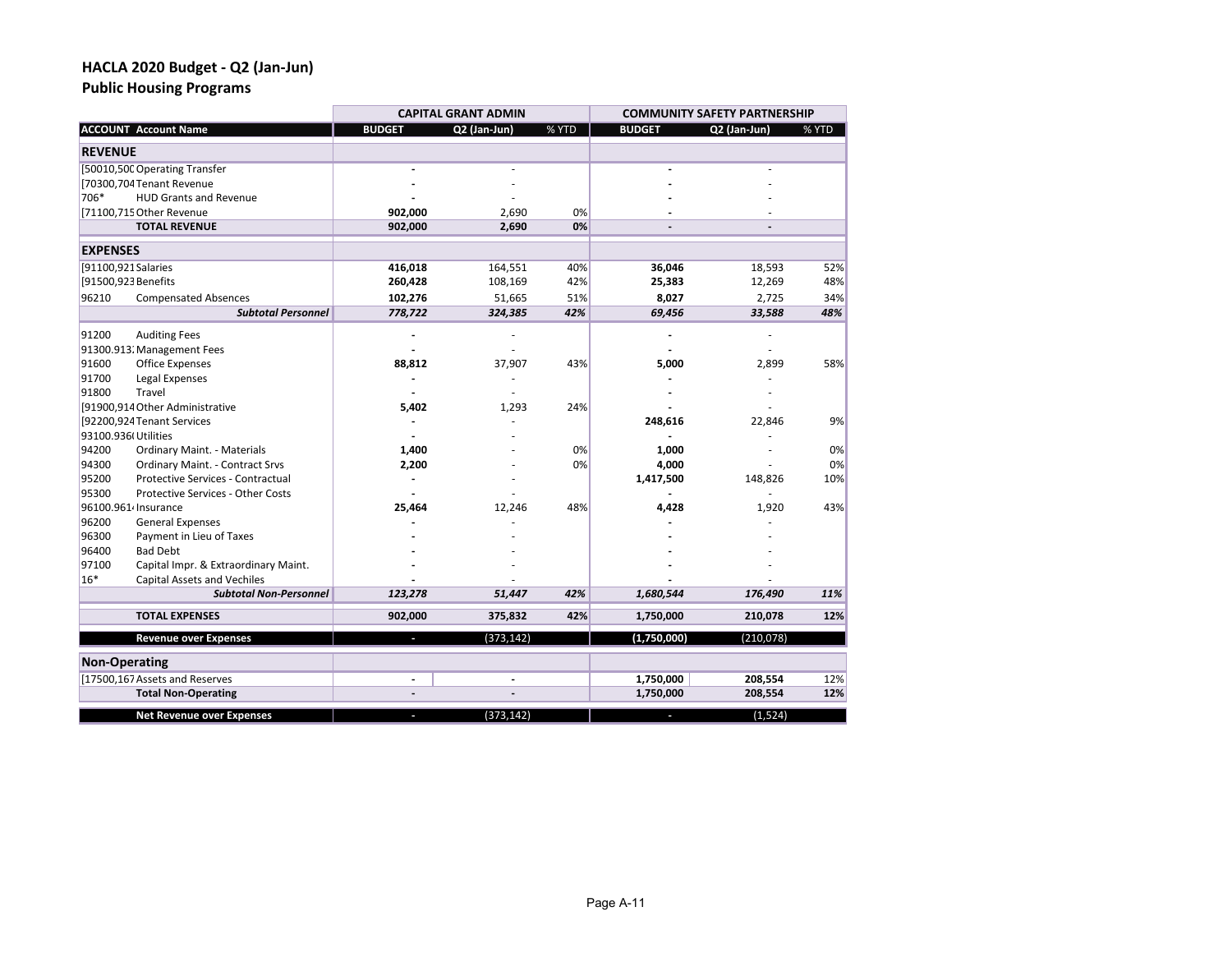**Strategic Development Programs**

|                           |                                                        |               | ALL STRATEGIC DEVELOPMENT |         |               | <b>RENT SUBSIDY &amp; MFSC Grant</b> |       |               | REDEV ADMIN / MIXED FINANCE PROP |       |
|---------------------------|--------------------------------------------------------|---------------|---------------------------|---------|---------------|--------------------------------------|-------|---------------|----------------------------------|-------|
| <b>ACCOUNT</b>            | <b>Account Name</b>                                    | <b>BUDGET</b> | Q2 (Jan-Jun)              | % YTD   | <b>BUDGET</b> | Q2 (Jan-Jun)                         | % YTD | <b>BUDGET</b> | Q2 (Jan-Jun)                     | % YTD |
| <b>REVENUE</b>            |                                                        |               |                           |         |               |                                      |       |               |                                  |       |
| [70300,70400]             | <b>Tenant Revenue</b>                                  | 17,835,106    | 8,769,154                 | 49%     | 17,835,106    | 8,769,154                            | 49%   |               |                                  |       |
| 70600                     | <b>HUD Grants and Revenue</b>                          | 1,125,013     | 549,485                   | 49%     | 361,355       | 170,798                              | 47%   | 763,658       | 378,687                          | 50%   |
|                           | Rental Income HAP                                      | 25,356,242    | 12,923,950                | 51%     | 25,356,242    | 12,923,950                           | 51%   |               |                                  |       |
| [71500]                   | Other Revenue                                          | 59,676        | 63,096                    | 106%    | 59,676        | 29,838                               | 50%   |               | 33,258                           |       |
|                           | <b>TOTAL REVENUE</b>                                   | 44,376,038    | 22,305,685                | 50%     | 43,612,380    | 21,893,740                           | 50%   | 763,658       | 411,945                          | 54%   |
| <b>EXPENSES</b>           |                                                        |               |                           |         |               |                                      |       |               |                                  |       |
| [91100,92100,941 Salaries |                                                        | 3,289,048     | 1,282,362                 | 39%     | 1,335,730     | 524,515                              | 39%   | 171,675       | 53,568                           | 31%   |
| [91500,92300,945 Benefits |                                                        | 1,992,855     | 757,069                   | 38%     | 849,399       | 326,507                              | 38%   | 86,587        | 24,025                           | 28%   |
| 96210                     | <b>Compensated Absences</b>                            | 758,554       | 341,325                   | 45%     | 331,871       | 156,241                              | 47%   | 33,934        | 11,677                           | 34%   |
|                           | <b>Subtotal Personnel</b>                              | 6,040,456     | 2,380,756                 | 39%     | 2,517,001     | 1,007,263                            | 40%   | 292,196       | 89,270                           | 31%   |
| 91200                     | <b>Auditing Fees</b>                                   | 67,152        |                           | 0%      | 67,152        |                                      | 0%    |               |                                  |       |
| 91300.91320               | <b>Management Fees</b>                                 | 2,192,390     | 1,100,892                 | 50%     | 2,159,540     | 1,084,463                            | 50%   | 32,850        | 16,429                           | 50%   |
| 91600                     | <b>Office Expenses</b>                                 | 1,151,964     | 463,333                   | 40%     | 668,191       | 349,721                              | 52%   | 700           | 480                              | 69%   |
| 91700                     | Legal Expenses                                         | 661,992       | 307,346                   | 46%     | 111,992       | 15,786                               | 14%   | 45,000        |                                  | 0%    |
| 91800                     | Travel                                                 | 57,282        | 18,190                    | 32%     | 30,532        | 7,460                                | 24%   |               |                                  |       |
| [91900,91400]             | <b>Other Administrative</b>                            | 9,627,240     | 4,023,135                 | 42%     | 8,200,240     | 3,762,302                            | 46%   | 56,600        | 172                              | 0%    |
| [92200,92400]             | <b>Tenant Services</b>                                 | 999,462       | 113,862                   | 11%     | 234,087       | 66,962                               | 29%   |               |                                  |       |
| 93100.93600               | <b>Utilities</b>                                       | 3,402,316     | 1,730,999                 | 51%     | 3,402,316     | 1,730,999                            | 51%   |               |                                  |       |
| 94200                     | Ordinary Maint. - Materials                            | 897,586       | 360,792                   | 40%     | 896,386       | 360,312                              | 40%   |               |                                  |       |
| 94300                     | Ordinary Maint. - Contract Srvs                        | 4,813,222     | 2,260,181                 | 47%     | 4,787,222     | 2,260,181                            | 47%   |               |                                  |       |
| 95200                     | Protective Services - Contractual                      | 714,982       | 371,773                   | 52%     | 714,982       | 371,773                              | 52%   |               |                                  |       |
| 95300                     | <b>Protective Services - Other Costs</b>               | 303,114       | 86,817                    | 29%     | 153,114       | 86,817                               | 57%   |               |                                  |       |
| 96100.96140               | Insurance                                              | 1,068,531     | 511,262                   | 48%     | 1,016,368     | 488,889                              | 48%   |               |                                  |       |
| 96200                     | <b>General Expenses</b>                                | 759,208       | 185,661                   | 24%     |               | 22                                   |       | 729,208       | 185,639                          | 25%   |
| 96300                     | Payment in Lieu of Taxes                               | 15,344        | 7,296                     | 48%     | 15,344        | 7,296                                | 48%   |               |                                  |       |
| 96400                     | <b>Bad Debt</b>                                        | 107,537       | 732                       | 1%      | 107,537       | 732                                  | 1%    |               |                                  |       |
| 967*                      | Mortgage and Interest                                  | 3,209,508     | 2,206,053                 | 69%     | 3,022,935     | 2,111,837                            | 70%   |               |                                  |       |
|                           | [16*,/166*,/16700 Capital Impr. & Extraordinary Maint. | 5,395,850     | 834,534                   | 15%     | 4,545,850     | 631,224                              | 14%   |               |                                  |       |
| [34300,34400]             | Current Portion - Long Term Debt                       | 2,834,589     | 729,593                   | 26%     | 2,585,751     | 729,593                              | 28%   |               |                                  |       |
|                           | <b>Subtotal Non-Personnel</b>                          | 38,279,269    | 15,312,451                | 40%     | 32,719,539    | 14,066,370                           | 43%   | 864,358       | 202,720                          | 23%   |
|                           | <b>TOTAL EXPENSES</b>                                  | 44,319,726    | 17,693,207                | 40%     | 35,236,540    | 15,073,633                           | 43%   | 1,156,554     | 291,990                          | 25%   |
|                           | <b>Revenue over Expenses</b>                           | 56,312        | 4,612,477                 |         | 8,375,840     | 6,820,107                            |       | (392, 896)    | 119,955                          |       |
| <b>Non-Operating</b>      |                                                        |               |                           |         |               |                                      |       |               |                                  |       |
|                           | [11100,11300,131 Transfers and Surplus                 | (88,067)      | 322,502                   | $-366%$ | (8,407,595)   | (1,636,567)                          | 19%   | 392,896       | 89,750                           | 23%   |
|                           | <b>Total Non-Operating</b>                             | (88,067)      | 322,502                   | $-366%$ | (8,407,595)   | (1,636,567)                          | 19%   | 392,896       | 89,750                           | 23%   |
|                           |                                                        |               |                           |         |               |                                      |       |               |                                  |       |
|                           | <b>Net Revenue over Expenses</b>                       | (31, 755)     | 4,934,979                 |         | (31, 755)     | 5,183,540                            |       |               | 209,705                          |       |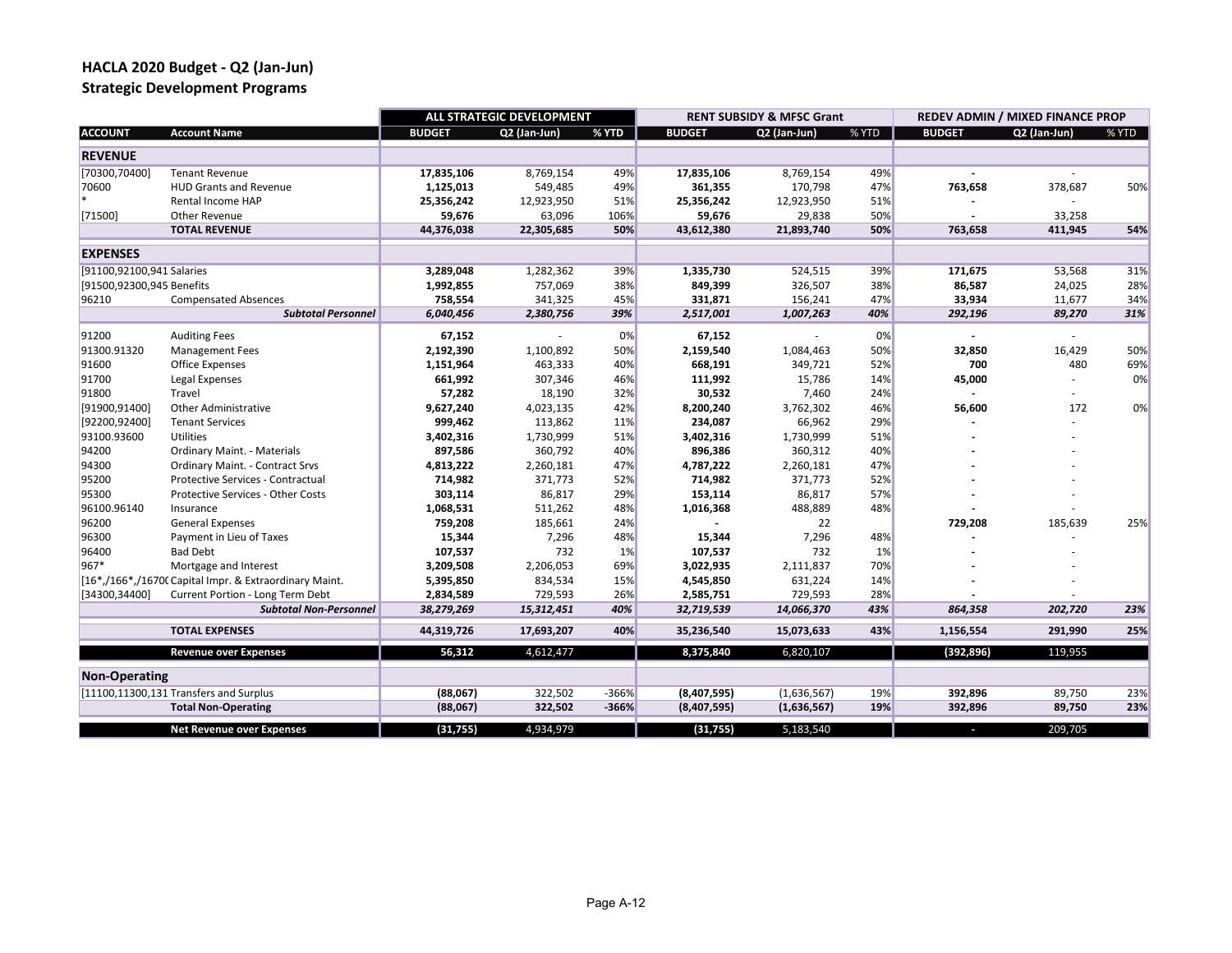**Strategic Development Programs**

|                              |                                                                              | <b>DEVELOPMENT SERVICES OPS</b> |                          | REDEV - JD, RH, RSP |               |                | PGM PTNRSHIPS & STRATEGY/METRICS |               |              |          |
|------------------------------|------------------------------------------------------------------------------|---------------------------------|--------------------------|---------------------|---------------|----------------|----------------------------------|---------------|--------------|----------|
| <b>ACCOUNT</b>               | <b>Account Name</b>                                                          | <b>BUDGET</b>                   | Q2 (Jan-Jun)             | % YTD               | <b>BUDGET</b> | Q2 (Jan-Jun)   | % YTD                            | <b>BUDGET</b> | Q2 (Jan-Jun) | % YTD    |
| <b>REVENUE</b>               |                                                                              |                                 |                          |                     |               |                |                                  |               |              |          |
| [70300,70400]                | <b>Tenant Revenue</b>                                                        |                                 |                          |                     |               |                |                                  |               |              |          |
| 70600                        | <b>HUD Grants and Revenue</b>                                                |                                 |                          |                     |               |                |                                  |               |              |          |
| $\star$                      | Rental Income HAP                                                            |                                 |                          |                     |               |                |                                  |               |              |          |
| [71500]                      | Other Revenue                                                                |                                 |                          |                     |               |                |                                  |               |              |          |
|                              | <b>TOTAL REVENUE</b>                                                         |                                 | $\overline{\phantom{a}}$ |                     |               | $\overline{a}$ |                                  |               |              |          |
| <b>EXPENSES</b>              |                                                                              |                                 |                          |                     |               |                |                                  |               |              |          |
| [91100,92100,941 Salaries    |                                                                              | 862,978                         | 376,013                  | 44%                 | 10,000        | 8,057          | 81%                              | 605,011       | 214,948      | 36%      |
| [91500,92300,945 Benefits    |                                                                              | 494,881                         | 208,838                  | 42%                 |               | 4,641          |                                  | 380,696       | 128,209      | 34%      |
| 96210                        | <b>Compensated Absences</b>                                                  | 172,557                         | 87,566                   | 51%                 |               | 997            |                                  | 147,025       | 51,611       | 35%      |
|                              | <b>Subtotal Personnel</b>                                                    | 1,530,416                       | 672,417                  | 44%                 | 10,000        | 13,696         | 137%                             | 1,132,732     | 394,768      | 35%      |
|                              |                                                                              |                                 |                          |                     |               |                |                                  |               |              |          |
| 91200<br>91300.91320         | <b>Auditing Fees</b><br><b>Management Fees</b>                               |                                 |                          |                     |               |                |                                  |               |              |          |
| 91600                        |                                                                              |                                 | 35,729                   | 32%                 | 108,525       | 7,769          |                                  | 205,531       | 42,124       | 20%      |
|                              | Office Expenses                                                              | 110,853                         |                          | 11%                 |               |                | 7%<br>59%                        |               |              |          |
| 91700                        | Legal Expenses<br>Travel                                                     | 10,000                          | 1,148                    |                     | 495,000       | 290,412        |                                  |               |              |          |
| 91800                        |                                                                              | 11,500                          | 8,354                    | 73%                 |               |                |                                  | 8,250         | (1)          | 0%       |
| [91900,91400]                | <b>Other Administrative</b>                                                  | 123,000                         | 987                      | 1%                  | 1,099,250     | 249,365        | 23%                              | 120,650       | 262<br>÷.    | 0%<br>0% |
| [92200,92400]<br>93100.93600 | <b>Tenant Services</b>                                                       |                                 |                          |                     | 750,375       | 46,900         | 6%                               | 15,000        |              |          |
| 94200                        | Utilities                                                                    |                                 |                          | 0%                  |               |                |                                  |               |              |          |
| 94300                        | <b>Ordinary Maint. - Materials</b><br><b>Ordinary Maint. - Contract Srvs</b> | 200<br>500                      |                          | 0%                  | 25,000        |                | 0%                               |               | (83)         |          |
| 95200                        | Protective Services - Contractual                                            |                                 |                          |                     |               |                |                                  |               |              |          |
| 95300                        | Protective Services - Other Costs                                            |                                 |                          |                     | 150,000       |                | 0%                               |               |              |          |
| 96100.96140                  | Insurance                                                                    | 24,716                          |                          | 41%                 | 3,403         |                | 48%                              | 16,107        | 7,088        | 44%      |
|                              | <b>General Expenses</b>                                                      |                                 | 10,105                   |                     | 30,000        | 1,639          | 0%                               |               |              |          |
| 96200                        | Payment in Lieu of Taxes                                                     |                                 |                          |                     |               |                |                                  |               |              |          |
| 96300<br>96400               | <b>Bad Debt</b>                                                              |                                 |                          |                     |               |                |                                  |               |              |          |
| 967*                         | Mortgage and Interest                                                        |                                 |                          |                     | 186,573       | 94,216         | 50%                              |               |              |          |
|                              | [16*,/166*,/16700 Capital Impr. & Extraordinary Maint.                       |                                 |                          |                     | 850,000       | 203,311        | 24%                              |               |              |          |
| [34300,34400]                | Current Portion - Long Term Debt                                             |                                 |                          |                     | 248,838       | ä,             | 0%                               |               |              |          |
|                              | <b>Subtotal Non-Personnel</b>                                                | 280,769                         | 56,323                   | 20%                 | 3,946,964     | 893,613        | 23%                              | 365,538       | 49,390       | 14%      |
|                              | <b>TOTAL EXPENSES</b>                                                        | 1,811,185                       | 728,740                  | 40%                 | 3,956,964     | 907,308        | 23%                              | 1,498,270     | 444,158      | 30%      |
|                              |                                                                              |                                 |                          |                     |               |                |                                  |               |              |          |
|                              | <b>Revenue over Expenses</b>                                                 | (1,811,185)                     | (728, 740)               |                     | (3,956,964)   | (907, 308)     |                                  | (1,498,270)   | (444, 158)   |          |
| <b>Non-Operating</b>         |                                                                              |                                 |                          |                     |               |                |                                  |               |              |          |
|                              | [11100,11300,131 Transfers and Surplus                                       | 1,811,185                       | 728,720                  | 40%                 | 3,956,964     | 449,162        | 11%                              | 1,498,270     | 444,158      | 30%      |
|                              | <b>Total Non-Operating</b>                                                   | 1,811,185                       | 728,720                  | 40%                 | 3,956,964     | 449,162        | 11%                              | 1,498,270     | 444,158      | 30%      |
|                              | <b>Net Revenue over Expenses</b>                                             |                                 | (19)                     |                     |               | (458, 147)     |                                  |               |              |          |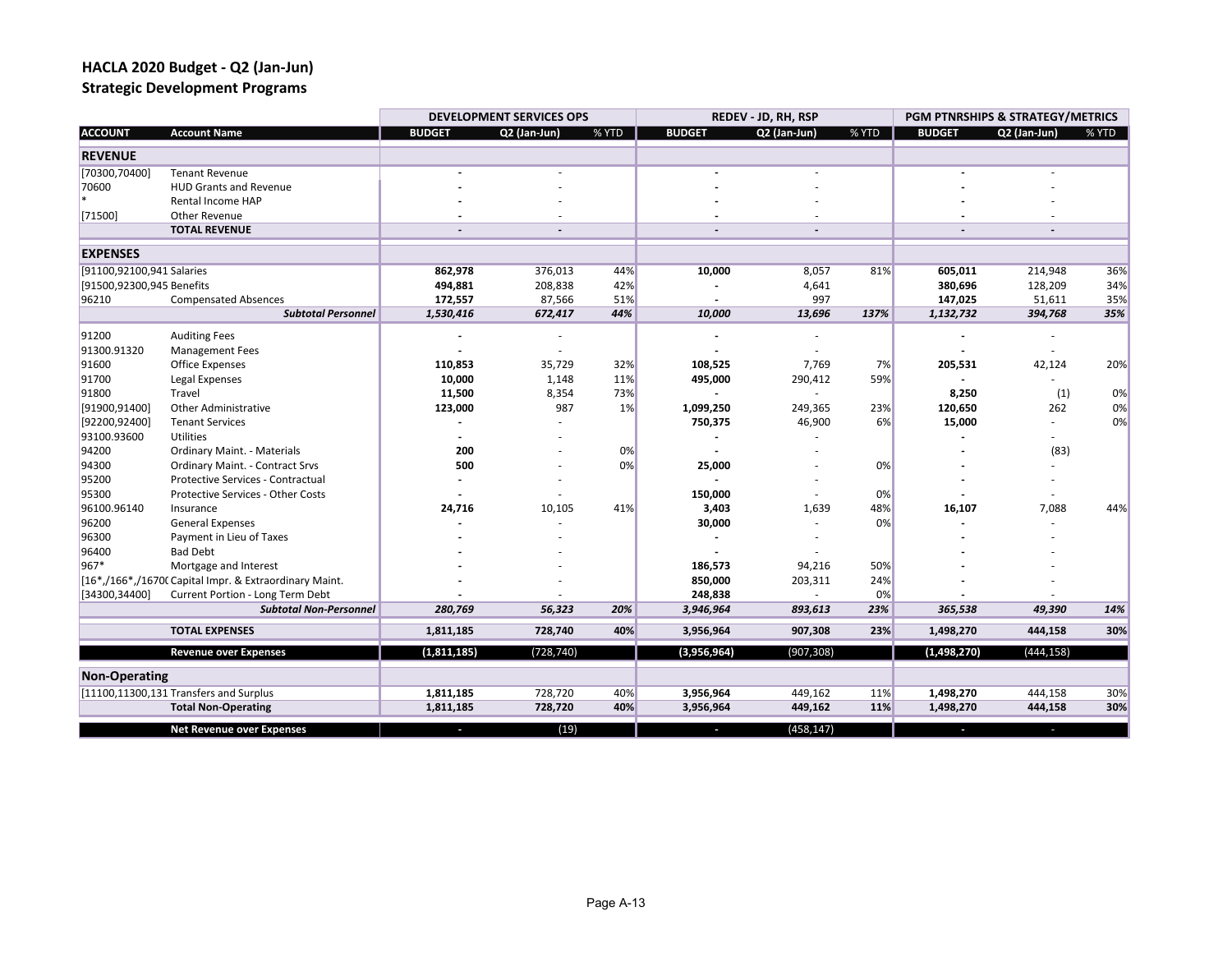## **HACLA 2020 Budget ‐ Q2 (Jan‐Jun) Strategic Development Programs**

|                           |                                                        |               | <b>COMMUNITY ENGAGEMENT</b> |       |
|---------------------------|--------------------------------------------------------|---------------|-----------------------------|-------|
| <b>ACCOUNT</b>            | <b>Account Name</b>                                    | <b>BUDGET</b> | Q2 (Jan-Jun)                | % YTD |
| <b>REVENUE</b>            |                                                        |               |                             |       |
| [70300,70400]             | <b>Tenant Revenue</b>                                  |               |                             |       |
| 70600                     | <b>HUD Grants and Revenue</b>                          |               |                             |       |
| $\ast$                    | Rental Income HAP                                      |               |                             |       |
| [71500]                   | <b>Other Revenue</b>                                   |               |                             |       |
|                           | <b>TOTAL REVENUE</b>                                   |               |                             |       |
| <b>EXPENSES</b>           |                                                        |               |                             |       |
| [91100,92100,941 Salaries |                                                        | 303,653       | 105,261                     | 35%   |
| [91500,92300,945 Benefits |                                                        | 181,292       | 64,849                      | 36%   |
| 96210                     | <b>Compensated Absences</b>                            | 73,167        | 33,232                      | 45%   |
|                           | <b>Subtotal Personnel</b>                              | 558,112       | 203,342                     | 36%   |
| 91200                     | <b>Auditing Fees</b>                                   |               |                             |       |
| 91300.91320               | <b>Management Fees</b>                                 |               |                             |       |
| 91600                     | <b>Office Expenses</b>                                 | 58,164        | 27,509                      | 47%   |
| 91700                     | Legal Expenses                                         |               |                             |       |
| 91800                     | Travel                                                 | 7,000         | 2,376                       | 34%   |
| [91900,91400]             | <b>Other Administrative</b>                            | 27,500        | 10,047                      | 37%   |
| [92200,92400]             | <b>Tenant Services</b>                                 |               |                             |       |
| 93100.93600               | Utilities                                              |               |                             |       |
| 94200                     | <b>Ordinary Maint. - Materials</b>                     | 1,000         | 563                         | 56%   |
| 94300                     | Ordinary Maint. - Contract Srvs                        | 500           |                             | 0%    |
| 95200                     | <b>Protective Services - Contractual</b>               |               |                             |       |
| 95300                     | <b>Protective Services - Other Costs</b>               |               |                             |       |
| 96100.96140               | Insurance                                              | 7,936         | 3,541                       | 45%   |
| 96200                     | <b>General Expenses</b>                                |               |                             |       |
| 96300                     | Payment in Lieu of Taxes                               |               |                             |       |
| 96400                     | <b>Bad Debt</b>                                        |               |                             |       |
| 967*                      | Mortgage and Interest                                  |               |                             |       |
|                           | [16*,/166*,/16700 Capital Impr. & Extraordinary Maint. |               |                             |       |
| [34300,34400]             | Current Portion - Long Term Debt                       |               |                             |       |
|                           | <b>Subtotal Non-Personnel</b>                          | 102,100       | 44,036                      | 43%   |
|                           | <b>TOTAL EXPENSES</b>                                  | 660,212       | 247,378                     | 37%   |
|                           | <b>Revenue over Expenses</b>                           | (660, 212)    | (247, 378)                  |       |
| <b>Non-Operating</b>      |                                                        |               |                             |       |
|                           | [11100,11300,131 Transfers and Surplus                 | 660,212       | 247,278                     | 37%   |
|                           | <b>Total Non-Operating</b>                             | 660,212       | 247,278                     | 37%   |
|                           |                                                        |               |                             |       |
|                           | <b>Net Revenue over Expenses</b>                       |               | (100)                       |       |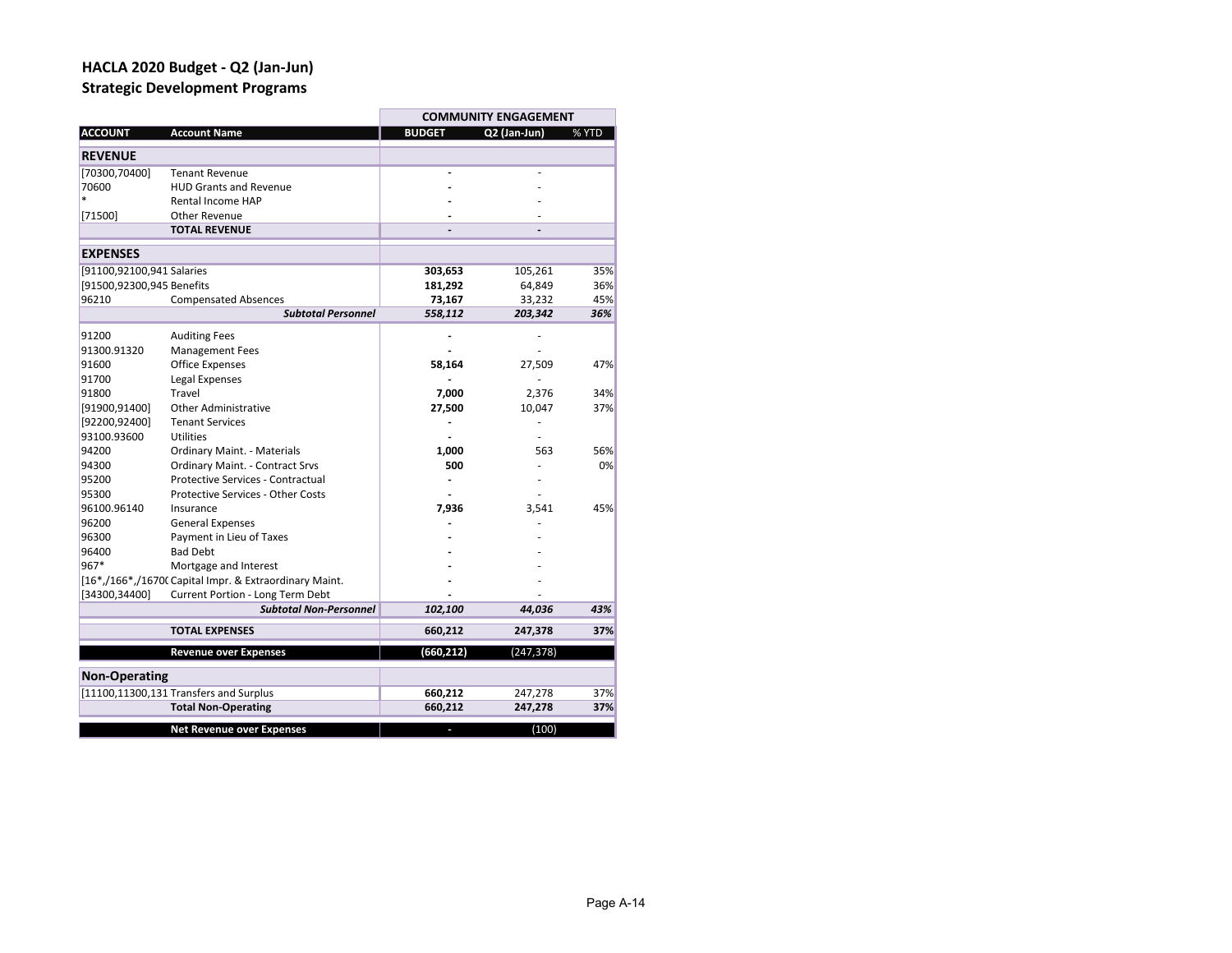### **HACLA 2020 Budget ‐ Q2 (Jan‐Jun) LA LOMOD & E3 Housing Solutions**

|                      |                                                | LA LOMOD & E3  |              |       |               | <b>LA LOMOD</b> |       | <b>E3 HOUSING SOLUTIONS</b> |              |       |
|----------------------|------------------------------------------------|----------------|--------------|-------|---------------|-----------------|-------|-----------------------------|--------------|-------|
| <b>ACCOUNT</b>       | <b>Account Name</b>                            | <b>BUDGET</b>  | Q2 (Jan-Jun) | % YTD | <b>BUDGET</b> | Q2 (Jan-Jun)    | % YTD | <b>BUDGET</b>               | Q2 (Jan-Jun) | % YTD |
| <b>REVENUE</b>       |                                                |                |              |       |               |                 |       |                             |              |       |
| 70600                | <b>HUD Grants and Revenue</b>                  | 696,183,708    | 340,941,486  | 49%   | 696,183,708   | 340,941,486     | 49%   |                             |              |       |
|                      | 71000.72000 Other Revenue                      | 1,112,560      | 365,936      | 33%   | 981,410       | 336,874         | 34%   | 131,150                     | 29,061       | 22%   |
|                      | <b>TOTAL REVENUE</b>                           | 697,296,268    | 341,307,422  | 49%   | 697,165,118   | 341,278,360     | 49%   | 131,150                     | 29,061       | 22%   |
| <b>EXPENSES</b>      |                                                |                |              |       |               |                 |       |                             |              |       |
|                      | [91100,9150(Administrative Salaries & Benefits | 4,688,392      | 1,669,803    | 36%   | 4,546,412     | 1,625,044       | 36%   | 141,980                     | 44,759       | 32%   |
| 96210                | <b>Compensated Absences</b>                    | 398,908        | 172,455      | 43%   | 385,465       | 167,959         | 44%   | 13,443                      | 4,495        | 33%   |
|                      | <b>Subtotal Personnel</b>                      | 5,087,300      | 1,842,258    | 36%   | 4,931,877     | 1,793,003       | 36%   | 155,423                     | 49,255       | 32%   |
| 91200                | <b>Auditing Fees</b>                           | 13,396         |              | 0%    | 13,396        |                 | 0%    |                             |              |       |
|                      | 91300.91320 Management Fees                    | 2,418,371      | 1,101,108    | 46%   | 2,418,371     | 1,101,108       | 46%   |                             |              |       |
| 91400                | Marketing and Leasing                          | 66,000         |              | 0%    | 12,000        |                 | 0%    | 54,000                      |              | 0%    |
| 91600                | <b>Office Expenses</b>                         | 647,562        | 183,360      | 28%   | 632,462       | 182,634         | 29%   | 15,100                      | 726          | 5%    |
| 91700                | Legal Expenses                                 | 400,000        | 857          | 0%    | 400,000       | 857             | 0%    |                             |              |       |
| 91800                | Travel                                         | 43,700         | 9,959        | 23%   | 41,200        | 9,828           | 24%   | 2,500                       | 131          | 5%    |
| 91900                | Other Administrative                           | 2,528,191      | 124,498      | 5%    | 2,475,631     | 105,344         | 4%    | 52,560                      | 19,154       | 36%   |
| 94200                | <b>Ordinary Maint. - Materials</b>             | 1,150          | 173          | 15%   | 1,000         | 173             | 17%   | 150                         |              | 0%    |
| 94300                | <b>Ordinary Maint. - Contract Srvs</b>         | 7,000          | 15           | 0%    | 7,000         | 15              | 0%    |                             |              |       |
|                      | 96100.96140 Insurance                          | 359,500        | 43,015       | 12%   | 359,500       | 43,015          | 12%   |                             |              |       |
| 97300                | <b>Housing Assistance Payments</b>             | 672,000,000    | 329,930,408  | 49%   | 672,000,000   | 329,930,408     | 49%   |                             |              |       |
|                      | <b>Subtotal Non-Personnel</b>                  | 678,484,870    | 331,393,394  | 49%   | 678,360,560   | 331, 373, 382   | 49%   | 124,310                     | 20,012       | 16%   |
|                      | <b>TOTAL EXPENSES</b>                          | 683,572,170    | 333,235,652  | 49%   | 683,292,437   | 333,166,385     | 49%   | 279,733                     | 69,266       | 25%   |
|                      | <b>Revenue over Expenses</b>                   | 13,724,098     | 8,071,770    |       | 13,872,681    | 8,111,975       |       | (148, 583)                  | (40, 205)    |       |
|                      |                                                |                |              |       |               |                 |       |                             |              |       |
| <b>Non-Operating</b> |                                                |                |              |       |               |                 |       |                             |              |       |
| 509*                 | <b>Transfers and Surplus</b>                   | (13, 724, 098) | (1,506,325)  | 11%   | (13,872,681)  | (1,546,530)     | 11%   | 148,583                     | 40,205       | 27%   |
|                      | <b>TOTAL NON-OPERATING</b>                     | (13, 724, 098) | (1,506,325)  | 11%   | (13,872,681)  | (1,546,530)     | 11%   | 148,583                     | 40,205       | 27%   |
|                      |                                                |                |              |       |               |                 |       |                             |              |       |
|                      | <b>Net Revenue over Expenses</b>               | (0)            | 6,565,445    |       | 0             | 6,565,445       |       | (0)                         | н            |       |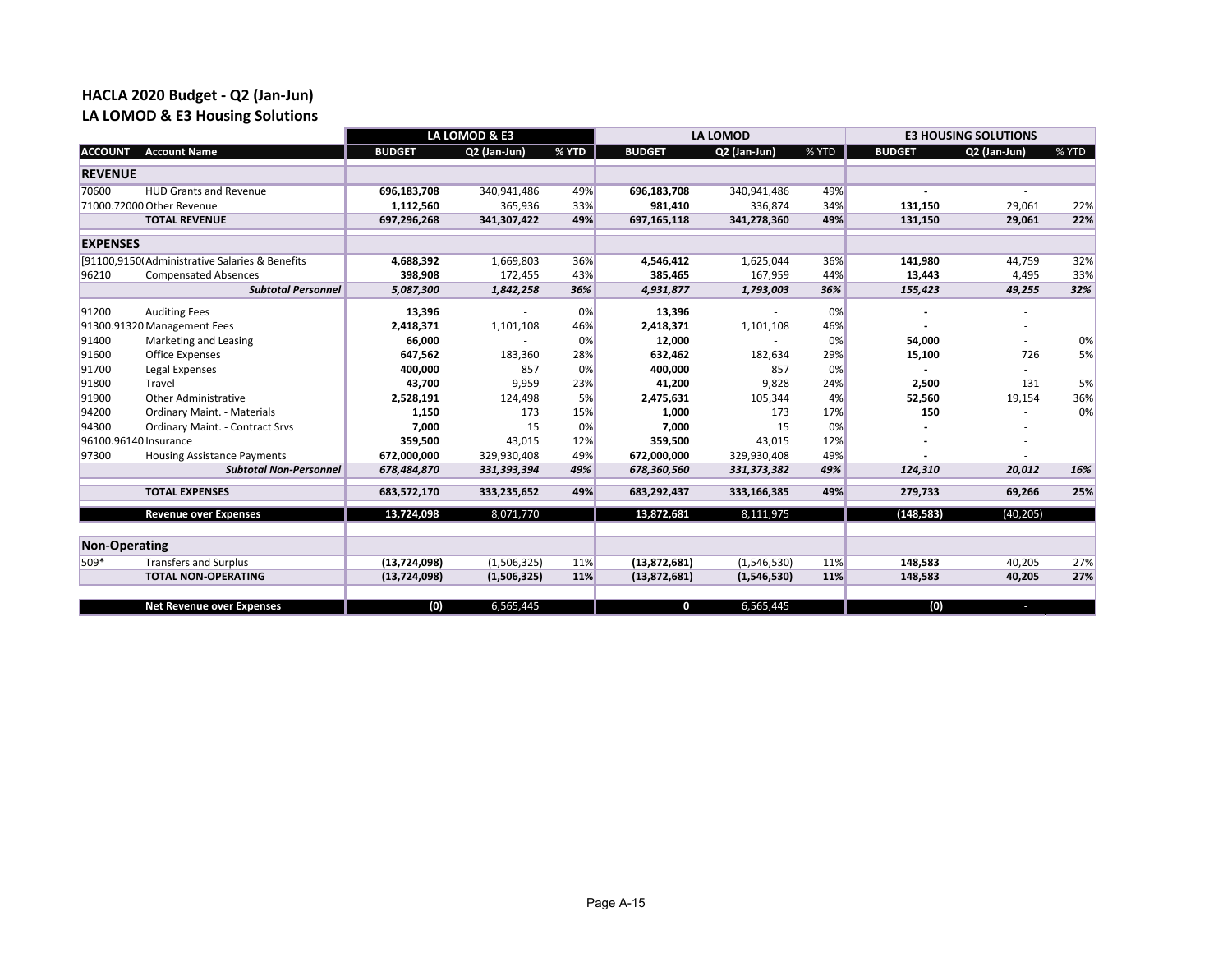## **HACLA 2020 Budget ‐ Q2 (Jan‐Jun) ALL CENTRAL OFFICE**

|                            |                                           |               | <b>ALL COCC</b> |       |               | <b>BOARD, EXEC, ITGR, PUB REL</b> |       |               | <b>HUMAN RESOURCES</b> |       |
|----------------------------|-------------------------------------------|---------------|-----------------|-------|---------------|-----------------------------------|-------|---------------|------------------------|-------|
| <b>ACCOUNT</b>             | <b>Account Name</b>                       | <b>BUDGET</b> | Q2 (Jan-Jun)    | % YTD | <b>BUDGET</b> | Q2 (Jan-Jun)                      | % YTD | <b>BUDGET</b> | Q2 (Jan-Jun)           | % YTD |
| <b>REVENUE</b>             |                                           |               |                 |       |               |                                   |       |               |                        |       |
| 707*                       | <b>Management Fees</b>                    | 25,462,234    | 12,162,673      | 48%   |               |                                   |       |               |                        |       |
| 71000.72000                | Other Revenue                             | 4,967,671     | 2,713,397       | 55%   |               |                                   |       | 9,000         | 8,452                  | 94%   |
|                            | <b>TOTAL REVENUE</b>                      | 30,429,905    | 14,876,070      | 49%   |               |                                   |       | 9,000         | 8,452                  | 94%   |
| <b>EXPENSES</b>            | <b>Expenses</b>                           |               |                 |       |               |                                   |       |               |                        |       |
| [91100,92100,9410 Salaries |                                           | 9,836,838     | 4,241,832       | 43%   | 1,470,598     | 662,234                           | 45%   | 1,221,826     | 495,932                | 41%   |
| [91500,92300,9450 Benefits |                                           | 6,446,588     | 2,646,360       | 41%   | 856,385       | 370,202                           | 43%   | 801,990       | 324,413                | 40%   |
| 96210                      | <b>Compensated Absences</b>               | 2,429,943     | 1,138,330       | 47%   | 364,967       | 193,719                           | 53%   | 305,746       | 145,585                | 48%   |
|                            | <b>Subtotal Personnel</b>                 | 18,713,369    | 8,026,522       | 43%   | 2,691,950     | 1,226,155                         | 46%   | 2,329,561     | 965,929                | 41%   |
| 91200                      | <b>Auditing Fees</b>                      | 142,550       |                 | 0%    |               |                                   |       |               |                        |       |
| 91400                      | Marketing and Leasing                     | 3,000         |                 | 0%    |               |                                   |       |               |                        |       |
| 91600                      | Office Expenses                           | 4,368,091     | 1,775,973       | 41%   | 406,484       | 201,705                           | 50%   | 202,908       | 86,216                 | 42%   |
| 91700                      | Legal Expenses                            | 136,500       | 8,291           | 6%    |               |                                   |       | 25,000        | 120                    | 0%    |
| 91800                      | Travel                                    | 112,075       | 9,678           | 9%    | 64,750        | 8,484                             | 13%   | 30,125        | 327                    | 1%    |
| 91900                      | <b>Other Administrative</b>               | 3,226,285     | 1,147,481       | 36%   | 170,600       | 56,163                            | 33%   | 182,800       | 58,778                 | 32%   |
| [92200,92400]              | <b>Tenant Services</b>                    | 5,000         |                 | 0%    | 5,000         |                                   | 0%    |               |                        |       |
| 93100.93600                | Utilities                                 | 488,660       | 242,313         | 50%   |               |                                   |       |               |                        |       |
| 94200                      | Ordinary Maint. - Materials               | 97,698        | 95,524          | 98%   | 500           | 11                                | 2%    |               |                        |       |
| 94300                      | <b>Ordinary Maint. - Contract Srvs</b>    | 912,007       | 349,541         | 38%   | 3,000         | 90                                | 3%    |               |                        |       |
| 95200                      | Protective Services - Contractual         | 689,855       | 266,132         | 39%   |               |                                   |       |               |                        |       |
| 95300                      | <b>Protective Services - Other Costs</b>  | 29,822        | 43,282          | 145%  |               |                                   |       | 5,000         | 61                     | 1%    |
| 96100.96140                | Insurance                                 | 1,187,312     | 140,770         | 12%   |               |                                   |       | 1,073,660     | 94,919                 | 9%    |
| $[967*]$                   | Mortgage, Interest, Replacement Reserve   | 805,933       | 486,796         | 60%   |               |                                   |       |               |                        |       |
|                            | [35100,34300,3450 Long-Term Debt, Current | 941,337       | 909,848         | 97%   |               |                                   |       |               |                        |       |
| 97100                      | <b>Extraordinary Maintenance</b>          | 995,847       | 65,065          | 7%    |               |                                   |       |               |                        |       |
| $16*$                      | <b>Capital Assets and Vehicles</b>        | 420,000       | 25,028          | 6%    |               |                                   |       |               |                        |       |
|                            | <b>Subtotal Non-Personnel</b>             | 14,561,972    | 5,565,723       | 38%   | 650,334       | 266,453                           | 41%   | 1,519,493     | 240,421                | 16%   |
|                            | <b>TOTAL EXPENSES</b>                     | 33,275,341    | 13,592,246      | 41%   | 3,342,283     | 1,492,608                         | 45%   | 3,849,054     | 1,206,350              | 31%   |
|                            | <b>Revenue over Expenses</b>              | (2,845,436)   | 1,283,825       |       | 1,897,270     | (8.55)                            |       |               |                        |       |
| <b>Non-Operating</b>       |                                           |               |                 |       |               |                                   |       |               |                        |       |
| $[509*, 16400]$            | <b>Transfers and Surplus</b>              | 2,845,436     | 112,709         | 4%    |               | 110                               |       |               |                        |       |
|                            | <b>Total Non-Operating</b>                | 2,845,436     | 112,709         | 4%    |               | 110                               |       |               |                        |       |
|                            | <b>Net Revenue over Expenses</b>          |               | 1,396,534       |       |               |                                   |       |               |                        |       |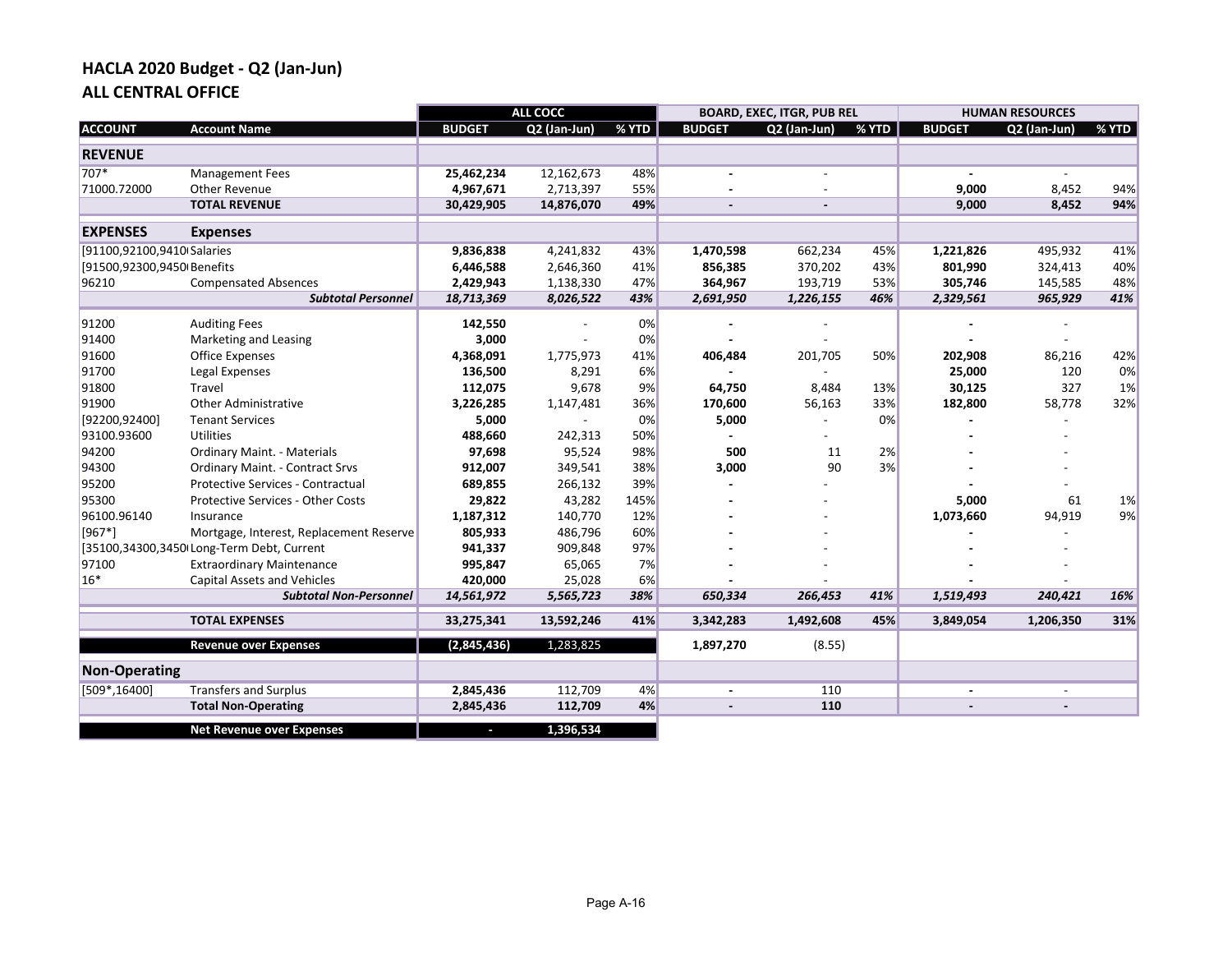## **HACLA 2020 Budget ‐ Q2 (Jan‐Jun) ALL CENTRAL OFFICE**

|                                           |                               |              |       |                              | <b>FINANCE</b> |       |               |              |                                           |
|-------------------------------------------|-------------------------------|--------------|-------|------------------------------|----------------|-------|---------------|--------------|-------------------------------------------|
| <b>Account Name</b>                       | <b>BUDGET</b>                 | Q2 (Jan-Jun) | % YTD | <b>BUDGET</b>                | Q2 (Jan-Jun)   | % YTD | <b>BUDGET</b> | Q2 (Jan-Jun) | % YTD                                     |
|                                           |                               |              |       |                              |                |       |               |              |                                           |
| <b>Management Fees</b>                    |                               | $\sim$       |       | 24,156,697                   | 11,605,803     | 48%   | 1,305,537     | 556,871      | 43%                                       |
| Other Revenue                             |                               | 350          |       | 150,000                      | 36,320         | 24%   |               | 305,085      |                                           |
| <b>TOTAL REVENUE</b>                      |                               | 350          |       | 24,306,697                   | 11,642,122     | 48%   | 1,305,537     | 861,955      | 66%                                       |
| <b>Expenses</b>                           |                               |              |       |                              |                |       |               |              |                                           |
| [91100,92100,9410 Salaries                | 784,228                       | 211,997      | 27%   | 2,565,158                    | 1,157,106      | 45%   | 2,226,568     | 999,578      | 45%                                       |
| [91500,92300,9450 Benefits                | 535,997                       | 154,739      | 29%   | 1,805,972                    | 732,813        | 41%   | 1,431,909     | 619,939      | 43%                                       |
| <b>Compensated Absences</b>               | 202,445                       | 70,913       | 35%   | 597,698                      | 280,241        | 47%   | 549,514       | 263,208      | 48%                                       |
| <b>Subtotal Personnel</b>                 | 1,522,670                     | 437,649      | 29%   | 4,968,828                    | 2,170,159      | 44%   | 4,207,991     | 1,882,724    | 45%                                       |
| <b>Auditing Fees</b>                      |                               |              |       | 142,550                      |                | 0%    |               |              |                                           |
| Marketing and Leasing                     |                               |              |       |                              |                |       |               |              |                                           |
| Office Expenses                           | 2,295,172                     | 813,929      | 35%   | 344,267                      | 171,588        | 50%   | 342,635       | 130,277      | 38%                                       |
| Legal Expenses                            |                               |              |       |                              |                |       | 111,500       | 8,171        | 7%                                        |
| Travel                                    | 3,000                         | (0)          | 0%    | 2,200                        |                | 0%    | 8,000         | 867          | 11%                                       |
| <b>Other Administrative</b>               | 2,664,476                     | 984,737      | 37%   | 90,080                       | 9,018          | 10%   | 73,796        | 36,410       | 49%                                       |
| <b>Tenant Services</b>                    |                               |              |       |                              |                |       |               |              |                                           |
| <b>Utilities</b>                          |                               |              |       |                              |                |       |               |              |                                           |
| <b>Ordinary Maint. - Materials</b>        | 1,000                         | 208          | 21%   |                              |                |       | 500           |              | 0%                                        |
| <b>Ordinary Maint. - Contract Srvs</b>    | 2,000                         |              | 0%    |                              |                |       | 1,500         | 25           | 2%                                        |
| <b>Protective Services - Contractual</b>  |                               |              |       |                              |                |       |               |              |                                           |
| Protective Services - Other Costs         |                               |              |       |                              |                |       |               |              |                                           |
| Insurance                                 |                               |              |       |                              |                |       |               |              |                                           |
| Mortgage, Interest, Replacement Reserve   |                               |              |       |                              |                |       |               |              |                                           |
| [35100,34300,3450 Long-Term Debt, Current |                               |              |       |                              |                |       |               |              |                                           |
| <b>Extraordinary Maintenance</b>          |                               |              |       |                              |                |       |               |              |                                           |
| <b>Capital Assets and Vehicles</b>        |                               |              |       |                              | (24, 464)      |       |               |              |                                           |
|                                           | 4,965,647                     | 1,798,874    | 36%   | 579,097                      | 156,142        | 27%   |               |              | 33%                                       |
| <b>TOTAL EXPENSES</b>                     | 6,488,318                     | 2,236,523    | 34%   | 5,547,925                    | 2,326,302      | 42%   | 4,745,922     | 2,058,474    | 43%                                       |
| <b>Revenue over Expenses</b>              |                               |              |       |                              |                |       |               |              |                                           |
|                                           |                               |              |       |                              |                |       |               |              |                                           |
| <b>Transfers and Surplus</b>              | 838,100                       |              | 0%    | (1,673,687)                  | (1,016,044)    | 61%   |               | (10, 995)    |                                           |
| <b>Total Non-Operating</b>                | 838,100                       |              | 0%    | (1,673,687)                  | (1,016,044)    | 61%   |               | (10, 995)    |                                           |
|                                           | <b>Subtotal Non-Personnel</b> |              |       | <b>INORMATION TECHNOLOGY</b> |                |       |               | 537,931      | <b>LEGAL, GENERAL SERVICES</b><br>175,749 |

**Net Revenue over Expenses**